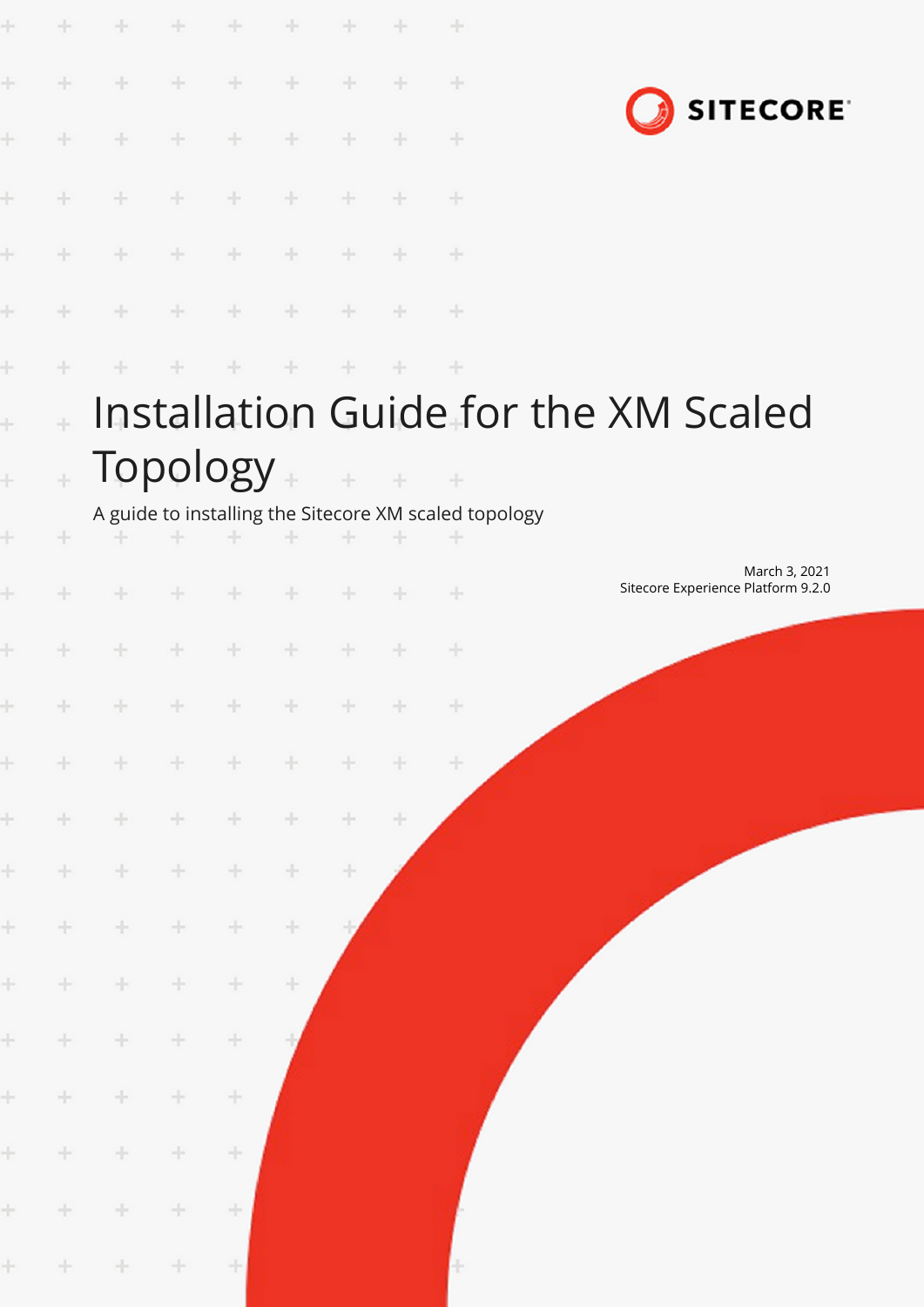

# **Table of Contents**

| 3.2.2. Hardware requirements for a server running a single Sitecore installation  14 |  |
|--------------------------------------------------------------------------------------|--|
|                                                                                      |  |
|                                                                                      |  |
|                                                                                      |  |
|                                                                                      |  |
|                                                                                      |  |
|                                                                                      |  |
|                                                                                      |  |
|                                                                                      |  |
|                                                                                      |  |
|                                                                                      |  |
|                                                                                      |  |
|                                                                                      |  |
|                                                                                      |  |
|                                                                                      |  |
|                                                                                      |  |
|                                                                                      |  |
|                                                                                      |  |
|                                                                                      |  |
|                                                                                      |  |
|                                                                                      |  |
|                                                                                      |  |
|                                                                                      |  |
|                                                                                      |  |
|                                                                                      |  |
|                                                                                      |  |
|                                                                                      |  |
|                                                                                      |  |
|                                                                                      |  |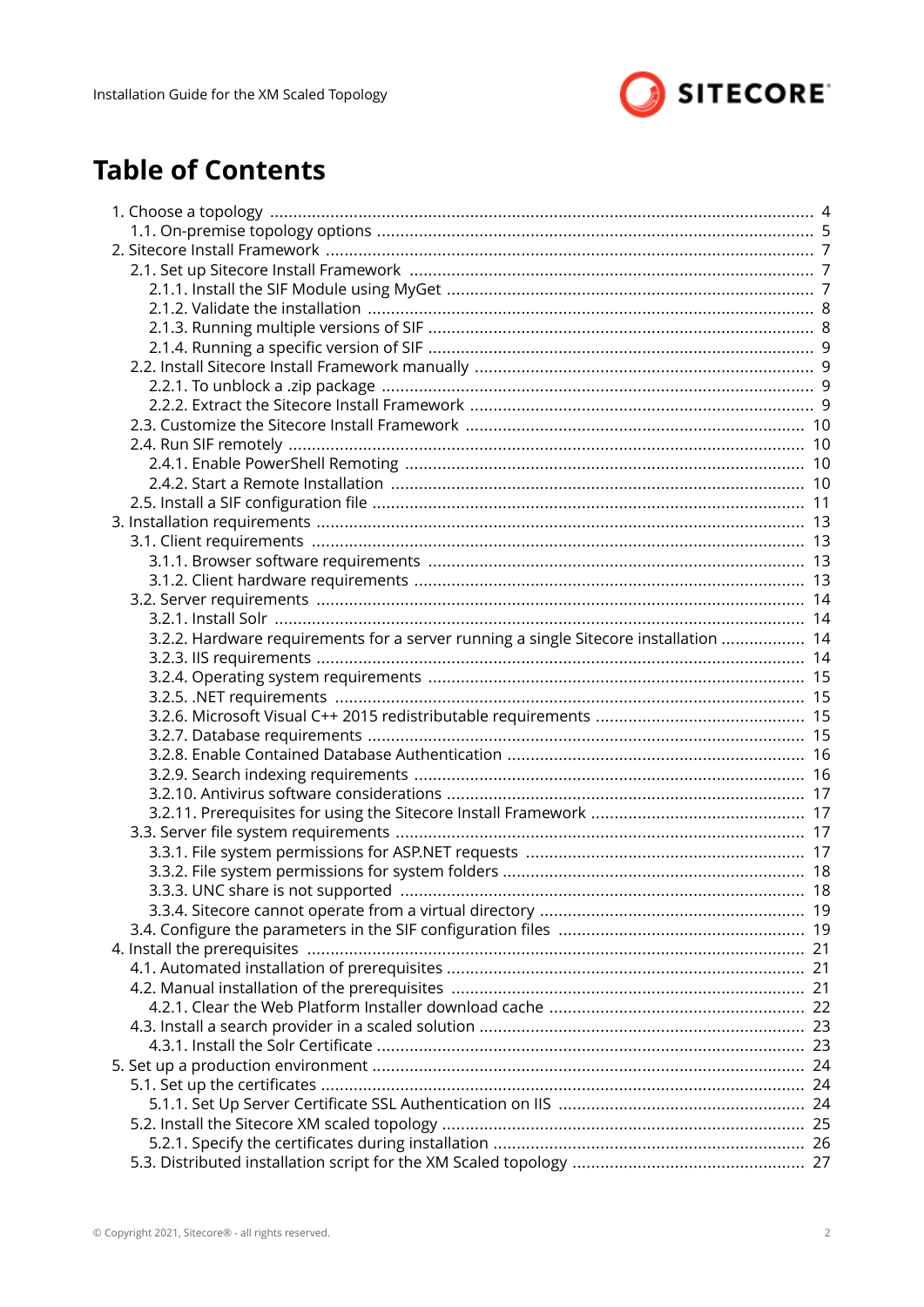

| 5.3.2. Run the distributed installation script for the XM Scaled topology  27 |  |
|-------------------------------------------------------------------------------|--|
|                                                                               |  |
|                                                                               |  |
|                                                                               |  |
|                                                                               |  |
|                                                                               |  |
|                                                                               |  |
|                                                                               |  |
|                                                                               |  |
|                                                                               |  |
|                                                                               |  |
|                                                                               |  |
|                                                                               |  |
|                                                                               |  |
|                                                                               |  |
|                                                                               |  |
|                                                                               |  |
|                                                                               |  |
|                                                                               |  |
|                                                                               |  |
|                                                                               |  |
|                                                                               |  |
|                                                                               |  |
|                                                                               |  |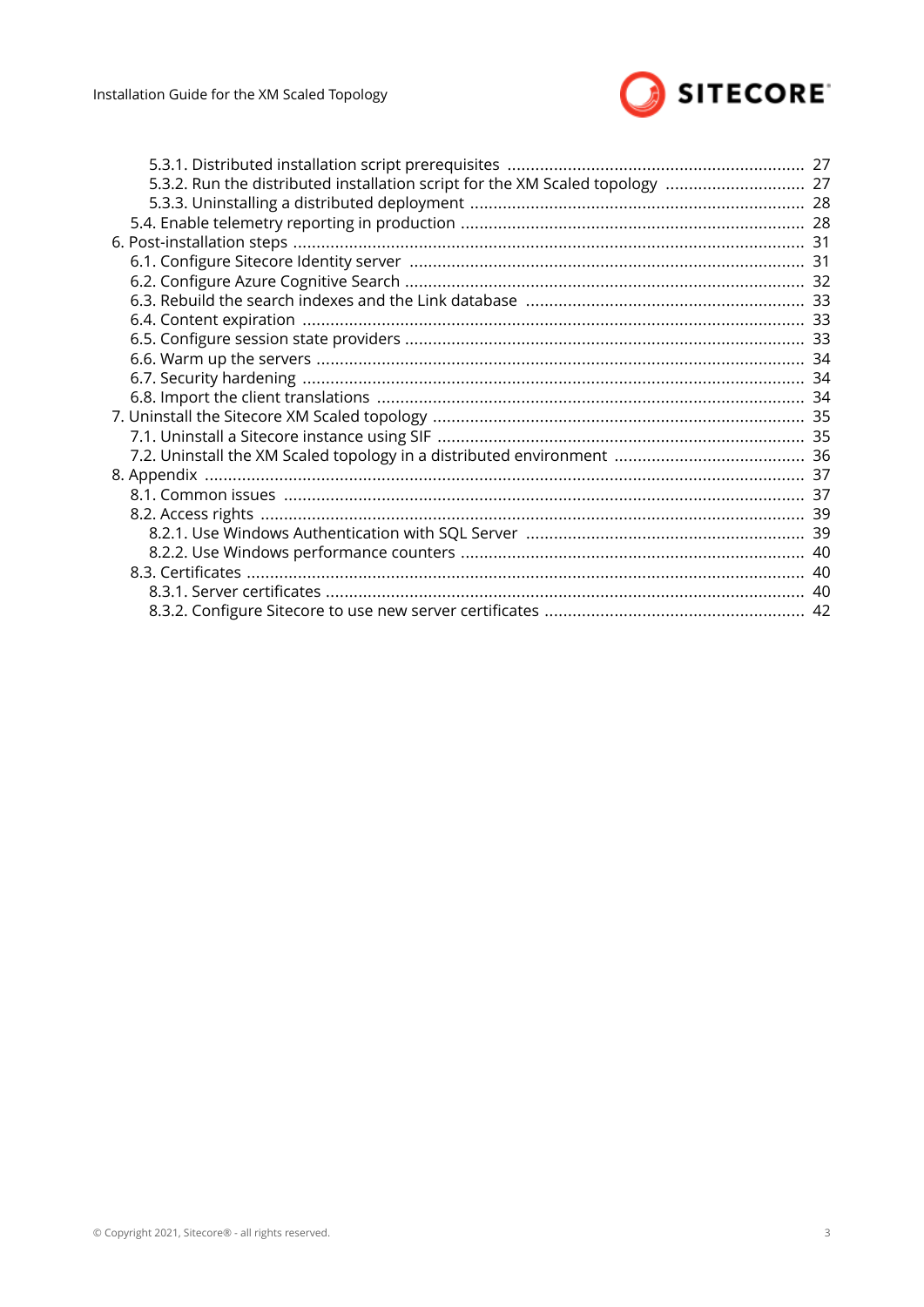

# <span id="page-3-0"></span>**1. Choose a topology**

Before you install Sitecore Experience Platform, you must choose the topology or the type of instance that you want to install.

Sitecore supports the following topologies for on-premise installations by default:

- XP Single (XP0)
- XP Scaled (XP1)
- XM Scaled (XM1)

This guide describes how to install the XM Scaled topology.

If you want to install one of the other topologies, [download](https://dev.sitecore.net/Downloads/Sitecore_Experience_Platform/92/Sitecore_Experience_Platform_92_Initial_Release.aspx) the installation guide for that topology.

You can configure the topology to match your business needs. There are several scalability options that you can use to achieve better performance, cope with greater website demand, and manage large amounts of website traffic. For more information about scaling, see [Scaling scenarios.](https://doc.sitecore.com/developers/92/platform-administration-and-architecture/en/scaling-scenarios.html)

Azure Cloud supports additional deployment topologies. For more information, see the documentation about Sitecore configurations and topology for Azure.

#### **IMPORTANT**

To deploy Sitecore XP in Azure Cloud, you must use Sitecore Azure Toolkit and the appropriate Sitecore Azure WDP.

### **NOTE**

If you want to install the XM Single topology, you must install the CM instance from the XM Scaled topology and then in the web.config file, specify the following setting:

```
<add key="role:define" value="Standalone" />
```
This chapter contains the following section:

• [On-premise topology options](#page-4-0)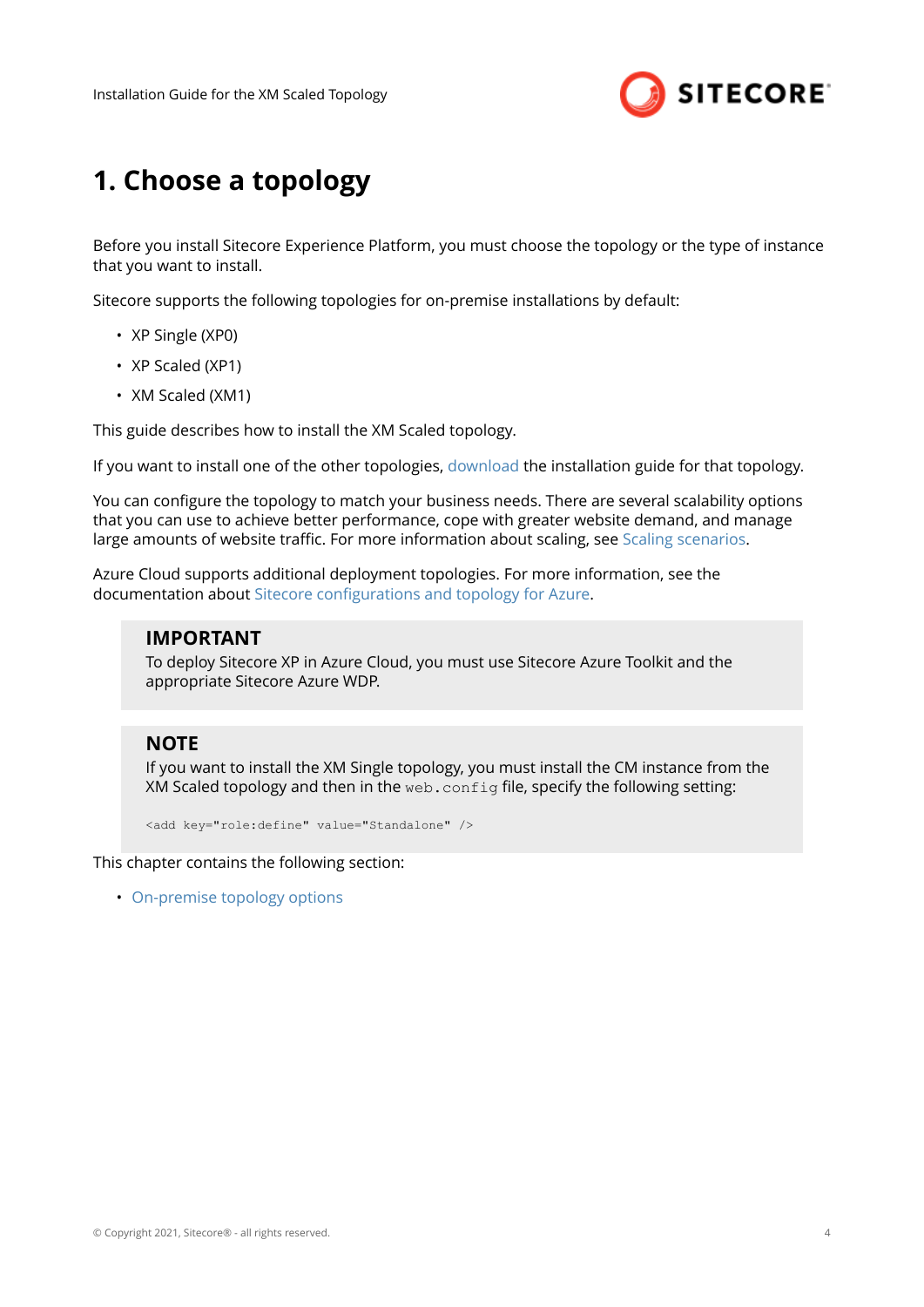

# <span id="page-4-0"></span>**1.1. On-premise topology options**

The following table describes the three topologies that are available:

| <b>Deployment</b><br>topology                                                                                                                                                            | <b>Description</b>                                                                                                                                                                                                    |  |  |  |  |  |
|------------------------------------------------------------------------------------------------------------------------------------------------------------------------------------------|-----------------------------------------------------------------------------------------------------------------------------------------------------------------------------------------------------------------------|--|--|--|--|--|
| XP Single (XP0)                                                                                                                                                                          | Use this topology for local development and testing.                                                                                                                                                                  |  |  |  |  |  |
|                                                                                                                                                                                          | The Sitecore Experience Platform, runs as three single instances: Sitecore, xConnect,<br>and Sitecore Identity server. The Experience Database (xDB) is partially included in the<br>Sitecore and xConnect instances. |  |  |  |  |  |
|                                                                                                                                                                                          | NOTE<br>For security and scalability reasons, in production environments, it<br>is best practice to use the XM Scaled (XM1) or XP Scaled (XP1)<br>configuration.                                                      |  |  |  |  |  |
| XM Scaled (XM1)                                                                                                                                                                          | Use this topology if you are not planning to use the analytics and marketing features in<br>the Sitecore Experience Platform.                                                                                         |  |  |  |  |  |
| The Sitecore Experience Management configuration (similar to CMS-only mode) runs<br>the Content Delivery (CD), Content Management (CM) server roles and the Sitecore<br>Identity server. |                                                                                                                                                                                                                       |  |  |  |  |  |
|                                                                                                                                                                                          | <b>NOTE</b><br>When you select this topology, xDB and xConnect are not available.                                                                                                                                     |  |  |  |  |  |
| XP Scaled (XP1)                                                                                                                                                                          | Use this topology if you are planning a fully featured Sitecore Experience Platform<br>installation.                                                                                                                  |  |  |  |  |  |
|                                                                                                                                                                                          | The Sitecore Experience Platform configuration running the following separated server<br>roles:                                                                                                                       |  |  |  |  |  |
|                                                                                                                                                                                          | • Content Delivery                                                                                                                                                                                                    |  |  |  |  |  |
|                                                                                                                                                                                          | • Content Management                                                                                                                                                                                                  |  |  |  |  |  |
|                                                                                                                                                                                          | • Email Experience Dedicated Dispatch Server (optional)                                                                                                                                                               |  |  |  |  |  |
|                                                                                                                                                                                          | • Sitecore Identity                                                                                                                                                                                                   |  |  |  |  |  |
|                                                                                                                                                                                          | • Processing                                                                                                                                                                                                          |  |  |  |  |  |
|                                                                                                                                                                                          | • Reporting                                                                                                                                                                                                           |  |  |  |  |  |
|                                                                                                                                                                                          | • xConnect Collection                                                                                                                                                                                                 |  |  |  |  |  |
|                                                                                                                                                                                          | • xConnect Collection Search                                                                                                                                                                                          |  |  |  |  |  |
|                                                                                                                                                                                          | • xDB Reference Data                                                                                                                                                                                                  |  |  |  |  |  |
|                                                                                                                                                                                          | • xDB Automation Operations                                                                                                                                                                                           |  |  |  |  |  |
|                                                                                                                                                                                          | • xDB Automation Reporting                                                                                                                                                                                            |  |  |  |  |  |
|                                                                                                                                                                                          | • Sitecore Cortex™ Processing Engine                                                                                                                                                                                  |  |  |  |  |  |
|                                                                                                                                                                                          | • Sitecore Cortex™ Reporting service                                                                                                                                                                                  |  |  |  |  |  |

### **NOTE**

In a scaled environment you must consider how to configure your session state provider. For more information, see the section Configure Session State Providers.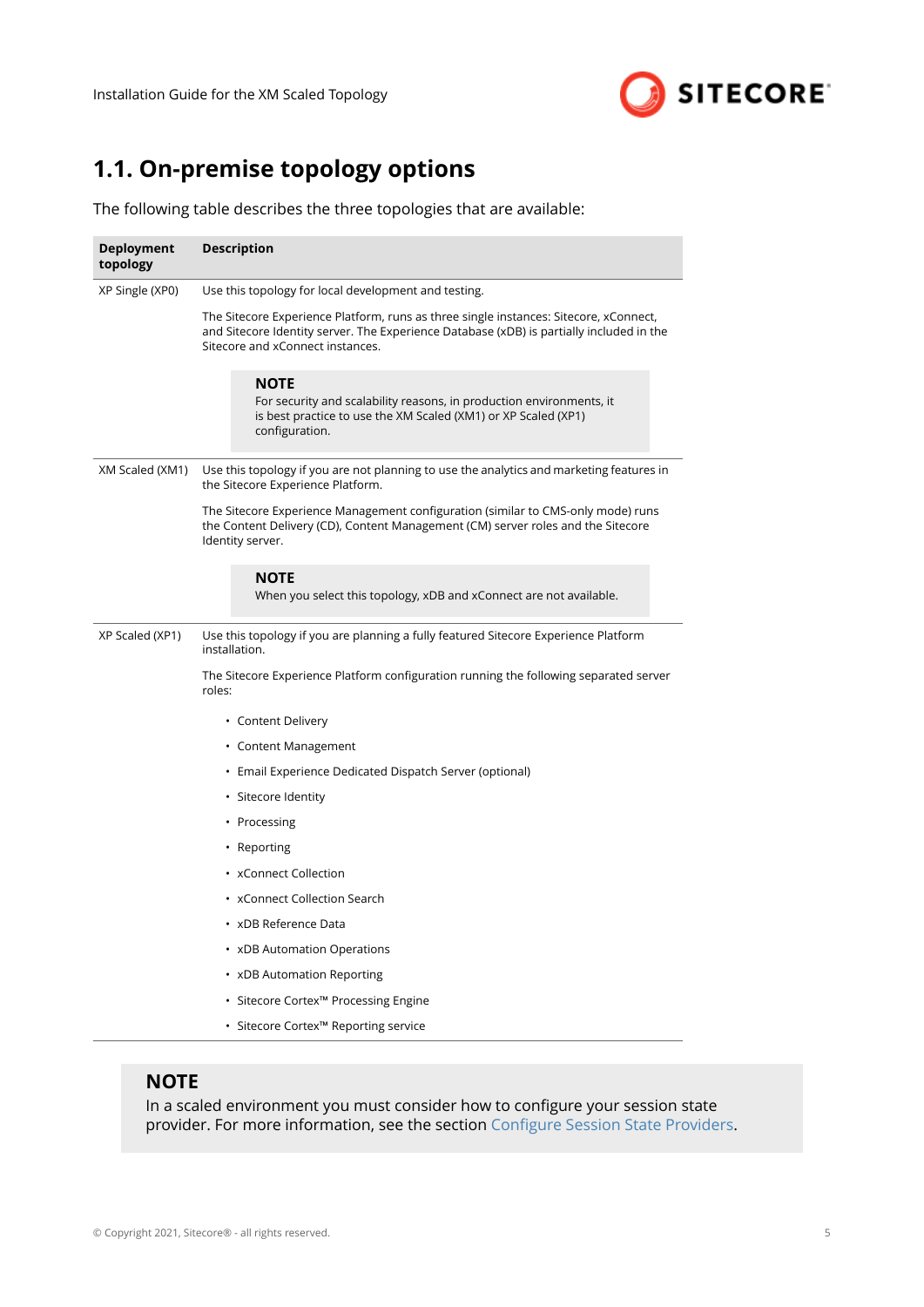

## **NOTE**

This document does not describe how to configure the Sitecore Email Experience Manager. For more information, see the [Sitecore Email Campaign Manager](https://doc.sitecore.com/developers/exm/92/email-experience-manager/en/configuring-a-dedicated-email-dispatch-server.html) [documentation](https://doc.sitecore.com/developers/exm/92/email-experience-manager/en/configuring-a-dedicated-email-dispatch-server.html).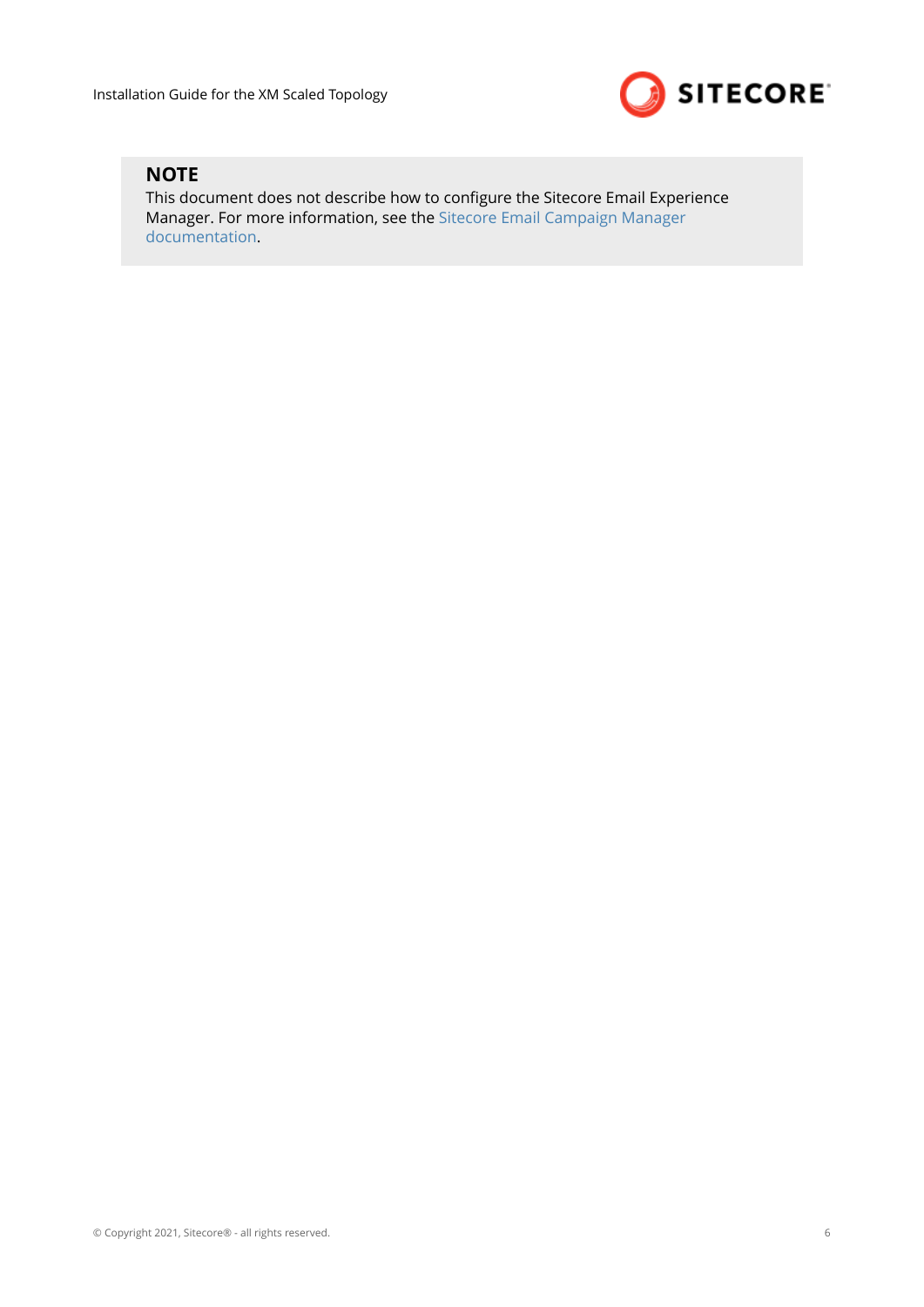

# <span id="page-6-0"></span>**2. Sitecore Install Framework**

Before you can install Sitecore Experience Platform, you must set up Sitecore Install Framework (SIF).

This chapter contains the following sections:

- Set up Sitecore Install Framework
- [Install Sitecore Install Framework manually](#page-8-0)
- [Customize the Sitecore Install Framework](#page-9-0)
- [Run SIF remotely](#page-9-0)
- Install a SIF configuration file

## **2.1. Set up Sitecore Install Framework**

The Sitecore Installation Framework (SIF) is a Microsoft® PowerShell module that supports local and remote installations of Sitecore Experience Platform.

You *must* use SIF to install Sitecore Experience Platform.

SIF deploys Web Deploy Packages (WDP) by passing parameters to SIF configuration files through a Microsoft® PowerShell module and is fully extensible.

Because the Sitecore Experience Platform is designed to be secure-by-default, for developer environments all the required self-signed certificates are created automatically if you do not provide any.

In a production environment, you can provide your own certificates. In a non-production environment, you can choose to have the module generate the certificates for you.

You must set up SIF before you can install Sitecore Experience Platform.

#### **2.1.1. Install the SIF Module using MyGet**

The Sitecore Gallery is a public MyGet feed that is used to download and install PowerShell modules created by Sitecore. SIF is available through the Sitecore Gallery.

To set up SIF:

- 1. In Windows, open PowerShell as an administrator.
- 2. To register the repository, in a PowerShell command line, run the following cmdlet:

```
Register-PSRepository -Name SitecoreGallery
-SourceLocation https://sitecore.myget.org/F/sc-powershell/api/v2
```
3. When prompted to install, press **Y**, and then press **Enter**.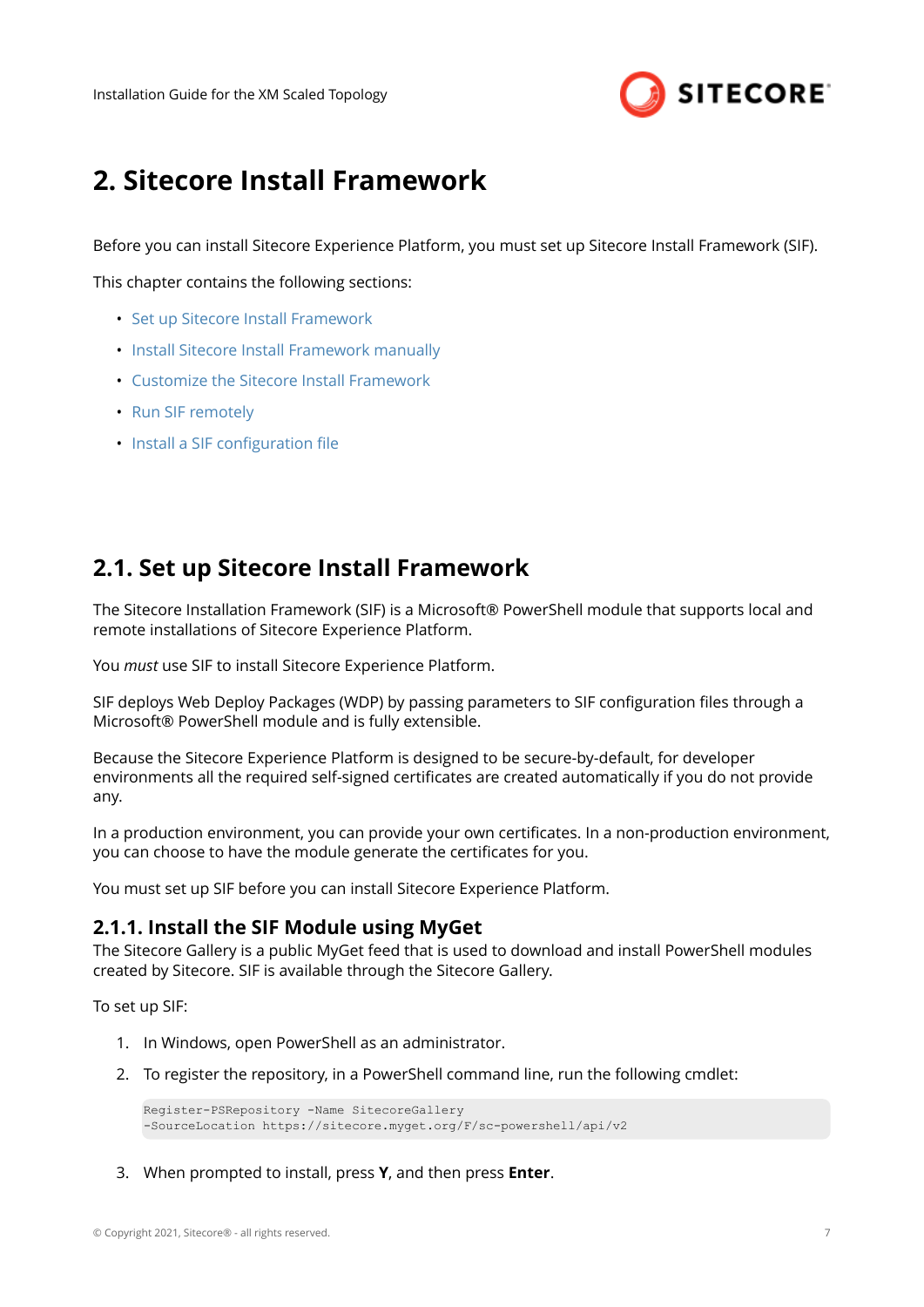

<span id="page-7-0"></span>4. Install the PowerShell module by running the following cmdlet:

Install-Module SitecoreInstallFramework

5. When prompted to install, press **Y**, and then press **Enter**.

## **Update the Sitecore Installation Framework Module**

When a newer version of the SIF module is available, you can update to the latest version by running a PowerShell cmdlet.

• To update the Sitecore Installation Framework module, run the following cmdlet:

Update-Module SitecoreInstallFramework

## **2.1.2. Validate the installation**

After you install SIF, you can validate the installation to confirm that it is available for use.

#### **NOTE**

This validation only works if you have installed SIF to the *All users* (global) path.

To validate the installation:

• In a PowerShell command line, run the following cmdlet:

Get-Module SitecoreInstallFramework –ListAvailable

## **2.1.3. Running multiple versions of SIF**

Sitecore Experience Platform 9.2.0 or later requires SIF 2.1.0.

If you want to install a previous version of Sitecore Experience Platform on the same computer, you must also have the required SIF version installed. See the table below for the appropriate SIF version. PowerShell uses the latest available version of a module in a session by default and you must import the specific version of SIF required for the version of Sitecore that you want to install.

To install a specific version of SIF, run the following cmdlet:

Install-Module -Name SitecoreInstallFramework -RequiredVersion x.x.x

Enter the appropriate value in the RequiredVersion parameter.

The following table lists the versions of SIF that are compatible with Sitecore Experience Platform 9.X:

| <b>Sitecore Experience Platform Version</b> | <b>SIF Version</b> |
|---------------------------------------------|--------------------|
| 9.0.x                                       | 1.2.1              |
| 9.1.0                                       | 2.0.0              |
| 9.1.1                                       | 2.1.0              |
| 9.2.0                                       | 2.1.0              |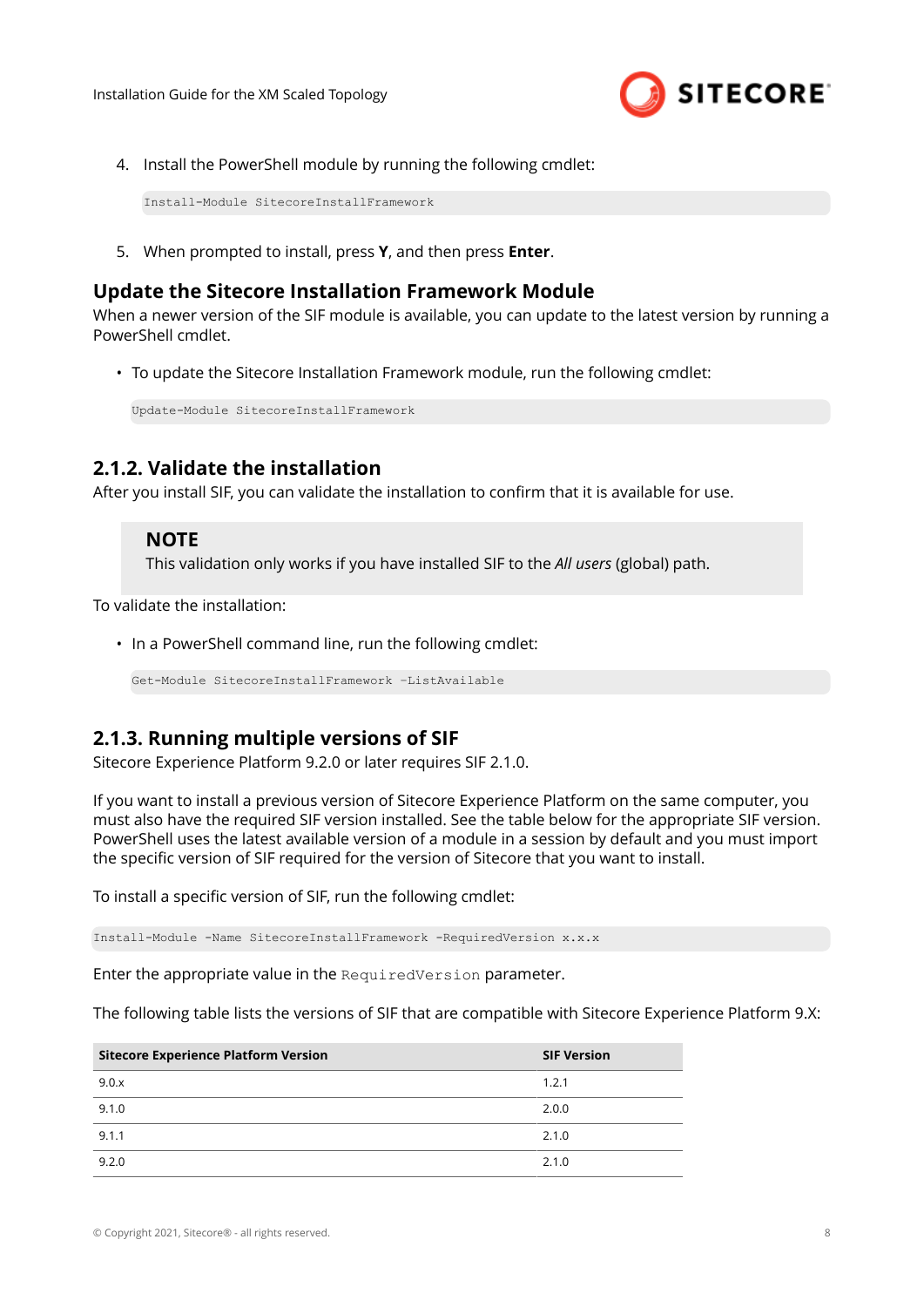

## <span id="page-8-0"></span>**2.1.4. Running a specific version of SIF**

To run a specific version of SIF, launch a new Powershell session and run the following cmdlet:

Import-Module -Name SitecoreInstallFramework -Force -RequiredVersion x.x.x

You will use the specified version for the remainder of the session.

The next time you start a PowerShell session it automatically uses the latest available version.

## **2.2. Install Sitecore Install Framework manually**

SIF is also available as a .zip package.

You can download the Sitecore Install Framework packages from the [Sitecore Downloads page](https://dev.sitecore.net).

#### **NOTE**

When you download the packages, it is possible that the  $\cdot$  zip packages are marked as blocked by Microsoft Windows. To install SIF, you must first unblock the . zip packages.

## **2.2.1. To unblock a .zip package**

- 1. In Windows Explorer, navigate to the folder where you downloaded the  $\cdot$ zip packages, and right-click the relevant  $.$  zip file.
- 2. Click **Properties**.
- 3. In the **Properties** dialog box, on the **General** tab, click **Unblock**.
- 4. Click **OK**.

### **2.2.2. Extract the Sitecore Install Framework**

The installation path depends on the location where you want to install the SIF. You can install it for all users (global path), for a specific user, or to a custom location:

| <b>Usage</b>            | Path                                                        |
|-------------------------|-------------------------------------------------------------|
| All users (global path) | C:\Program Files\WindowsPowerShell\Modules                  |
| Specific user           | C:\Users\ <user>\Documents\WindowsPowerShell\Modules</user> |
| Custom location         | Any path                                                    |

If you want to install SIF to a custom location, after the installation you must import the module and specify the path to the file by running the following cmdlet:

Import-Module <custompath>\SitecoreInstallFramework

However, if you added SIF to an *All users* or *Specific user* path, you do not have to import the module, because this is done automatically.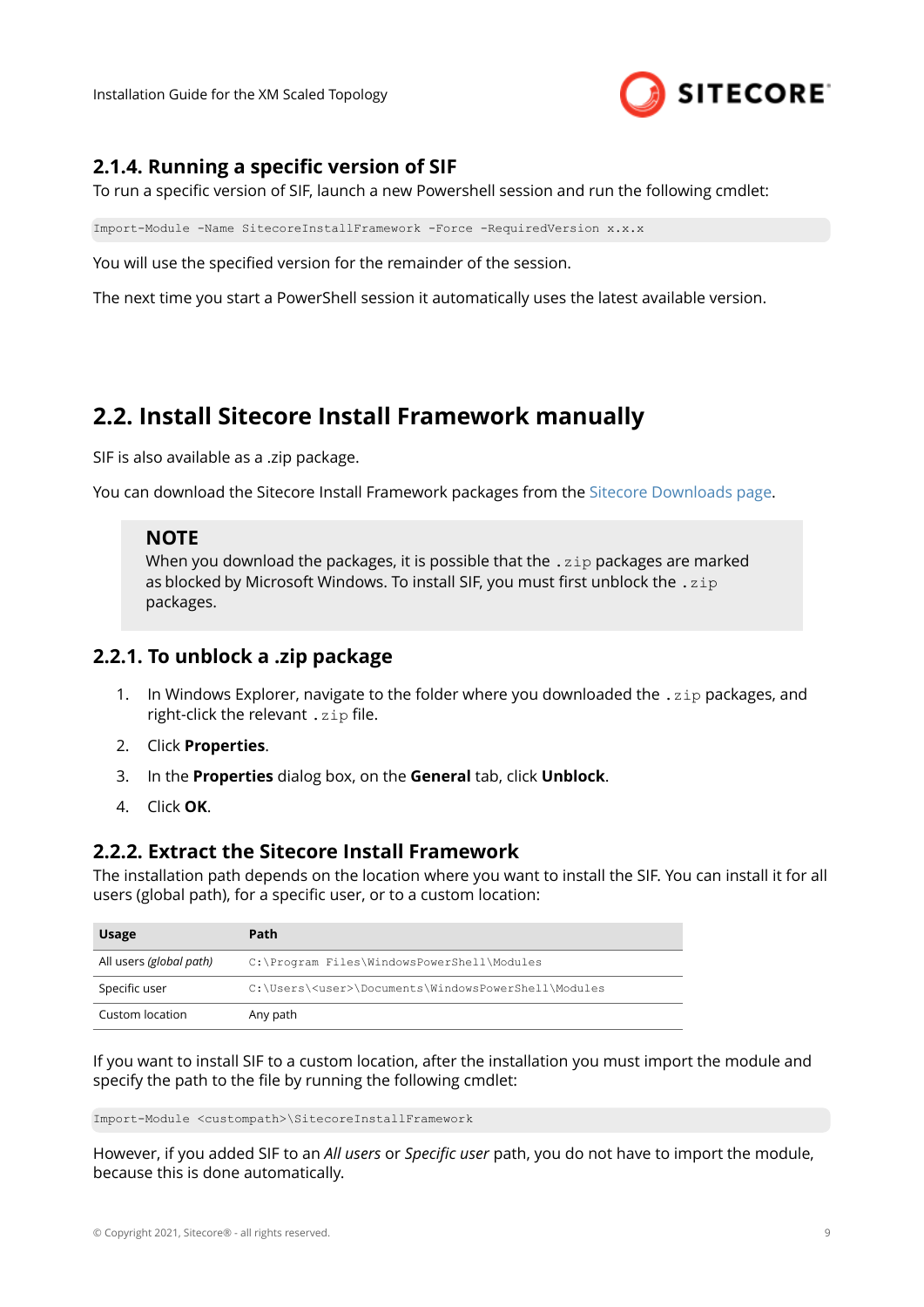

<span id="page-9-0"></span>For example, to make SIF available to all users, extract the SIF .zip package to the following path:

C:\Program Files\WindowsPowerShell\Modules\SitecoreInstallFramework

## **2.3. Customize the Sitecore Install Framework**

SIF lets you customize your installation within Microsoft PowerShell to add more tasks and features as required. For example, you can add steps to unpack a  $\cdot$  zip archive of content, download files from other sources, or make a web request to call another service.

For more information about how to extend the installation framework, read the *Customize the Sitecore Installation Framework* section in the Sitecore Installation Framework Configuration Guide.

## **2.4. Run SIF remotely**

PowerShell Remoting lets you run SIF configurations on a remote computer.

### **2.4.1. Enable PowerShell Remoting**

To enable PowerShell remoting:

• On the remote computer, in a PowerShell command line, run the Enable-PSRemoting cmdlet.

### **NOTE**

You must enable PowerShell remoting for the user that completes the installation, and this user must have administrator rights to perform the deployment. For more information about securing or configuring a computer for remote access, see [Microsoft's documentation.](https://msdn.microsoft.com/en-us/powershell/reference/5.1/microsoft.powershell.core/enable-psremoting)

SIF uses SSL to create a remote PowerShell session. You must configure Windows Remote Management (WinRM) to work over HTTPS. For more information, see [Microsoft Support](https://support.microsoft.com/en-ca/help/2019527/how-to-configure-winrm-for-https).

## **2.4.2. Start a Remote Installation**

To start a remote deployment:

- 1. Install SIF on the remote computer.
- 2. In a PowerShell command line, create a new remote session:

\$session = New-PSSession -ComputerName <RemoteComputerName>

3. To copy all the required packages and SIF configuration files to the remote computer, specify the path and then run the following cmdlet:

Copy-Item -Path <sourcefile> -Destination -<remotePath> -ToSession \$session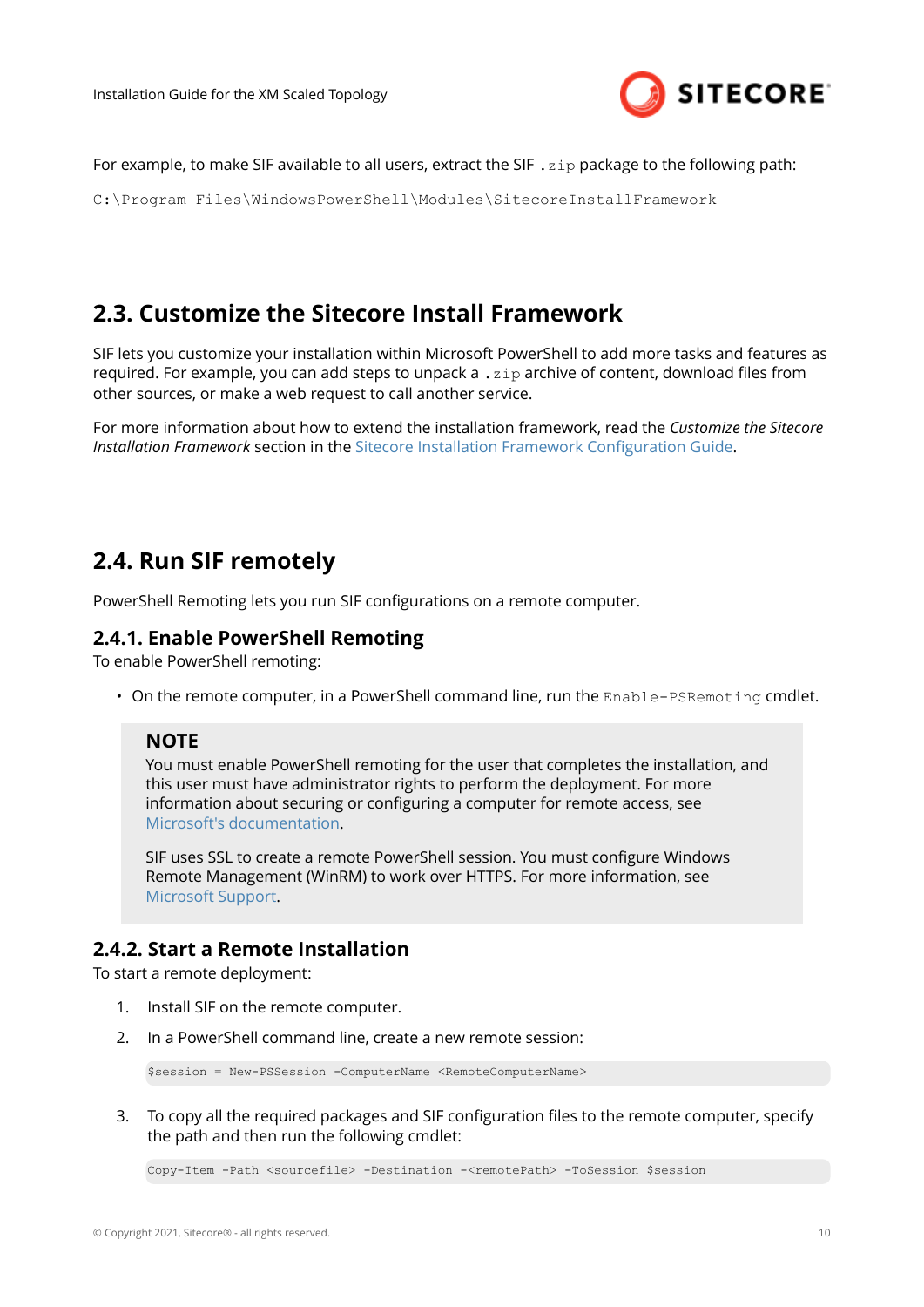

<span id="page-10-0"></span>4. To start the installation, run the following cmdlet:

```
$session = New-PSSession -ComputerName <RemoteComputerName>
Invoke-Command -Session $session { Import-Module SitecoreInstallFramework }
Invoke-Command -Session $session { Install-SitecoreConfiguration -Path 
<configurationpath> }
```
#### **NOTE**

For more information about the Invoke-Command cmdlet, see the [PowerShell](https://msdn.microsoft.com/en-us/powershell/reference/5.1/microsoft.powershell.core/invoke-command) [documentation](https://msdn.microsoft.com/en-us/powershell/reference/5.1/microsoft.powershell.core/invoke-command).

## **2.5. Install a SIF configuration file**

Here is an example of how to use SIF to install a SIF configuration file on a local server.

To install a SIF configuration file on a local instance:

- 1. Launch PowerShell as an administrator.
- 2. Import SIF 2.1.0.
- 3. To start the installation, run the Install-SitecoreConfiguration cmdlet, and specify the path to your SIF configuration file.

For example, using the sitecore-XM1.json file:

Install-SitecoreConfiguration –Path <configurationpath>\sitecore-XM1.json

Optionally, the parameters declared in the SIF configuration files can be passed in at the command line by prefixing their name with a dash "-". For example:

Install-SitecoreConfiguration -Path <configurationpath>\sitecore-XM1.json -SqlDbPrefix SC.

In a PowerShell command line, additional parameters can be passed to control the installation process. For example:

| Cmdlet                      | <b>Description</b>                                  |
|-----------------------------|-----------------------------------------------------|
| Verbose                     | Increases the amount of information that is logged. |
| -Skip <taskname></taskname> | Skips one or more tasks.                            |

For more information about the parameters that can be passed to the Install-SitecoreConfiguration cmdlet, run the following cmdlet:

Get-Help Install-SitecoreConfiguration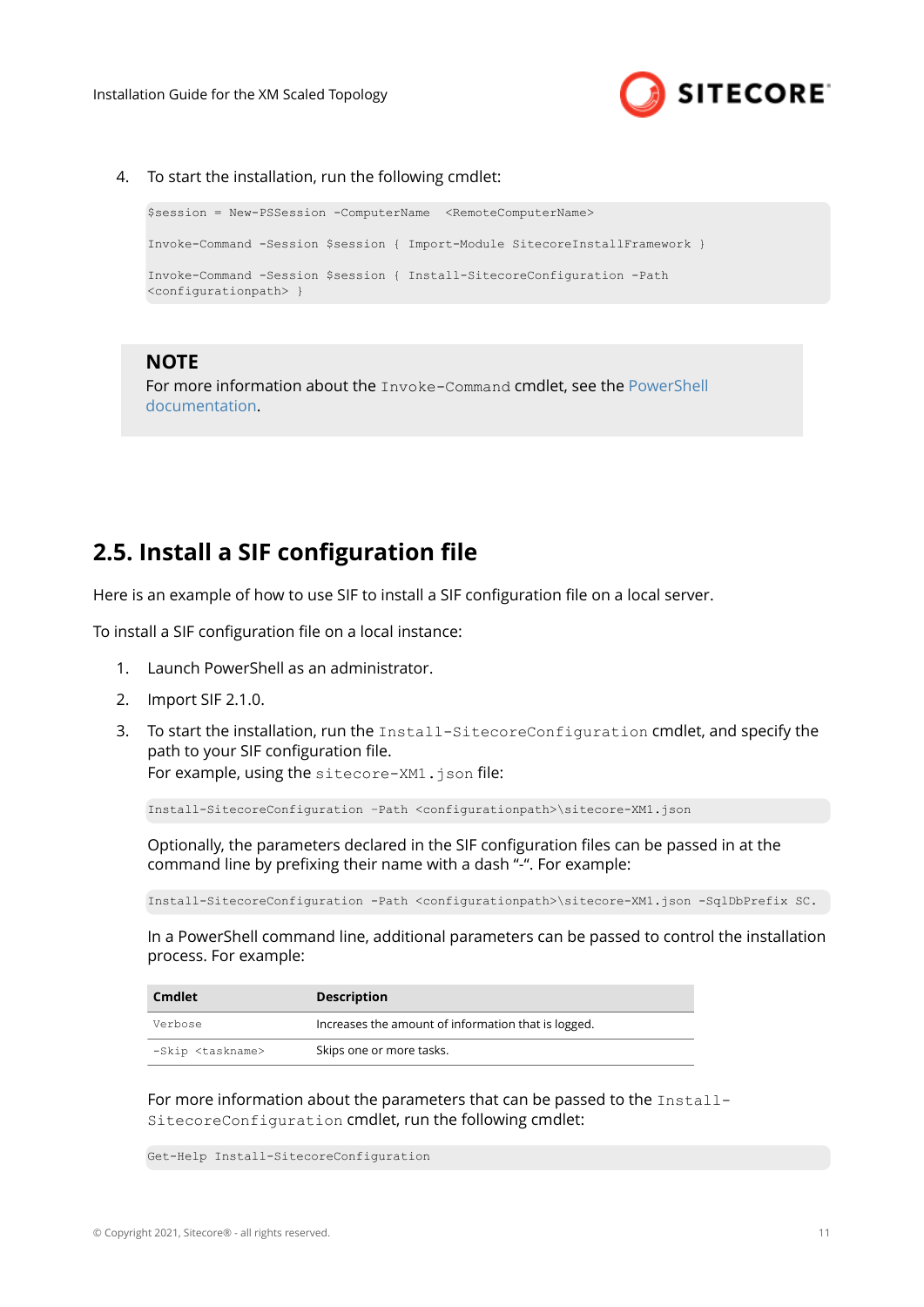

## **NOTE**

You can also use the scinst alias to run the Install-SitecoreConfiguration cmdlet.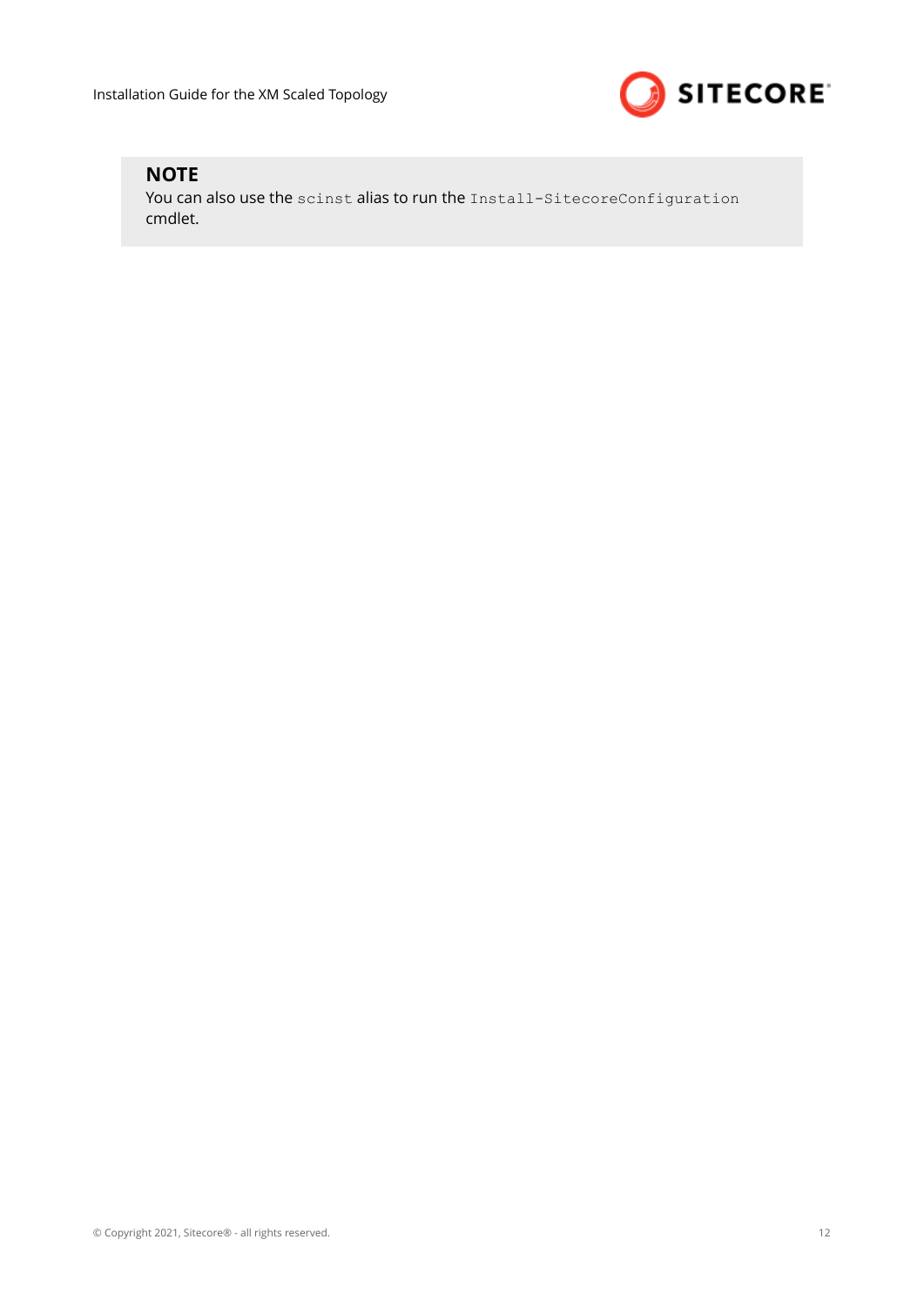

# <span id="page-12-0"></span>**3. Installation requirements**

Before you can install Sitecore Experience Platform, you must ensure that you have all of the server and client requirements and prerequisites in place.

This chapter contains the following sections:

- [Server requirements](#page-13-0)
- Client requirements
- Server file system requirements

## **3.1. Client requirements**

#### **3.1.1. Browser software requirements**

Sitecore Experience Platform clients are browser-based user interfaces. Sitecore Experience Platform 9.2.0 has been tested and can run on the following browsers:

- Microsoft Internet Explorer 11
- Mozilla Firefox
- Google Chrome
- Microsoft Edge
- Apple Safari (Mac only)

#### **NOTE**

Sitecore Experience Platform 9.2.0 supports all the current stable versions of these browsers. However, it does not support the *Compatibility view* in Internet Explorer 11.

Although Sitecore Experience Platform supports the tested versions of the listed browsers, newer browser revisions are continually released. Sitecore will support the latest revisions of these browsers.

For more information about browser compatibility, see the [Sitecore compatibility table](https://kb.sitecore.net/articles/087164).

#### **3.1.2. Client hardware requirements**

Sitecore Experience Platform 9.2.0 has the following minimum client hardware requirements:

- Processor: Intel Pentium 4, 2 GHz or faster processor.
- RAM: 512 MB minimum, 1 GB recommended.
- TCP/IP connection at 512 Kbps or faster to the Sitecore XP host.
- 1024 x 768 or greater screen resolution required for advanced operations.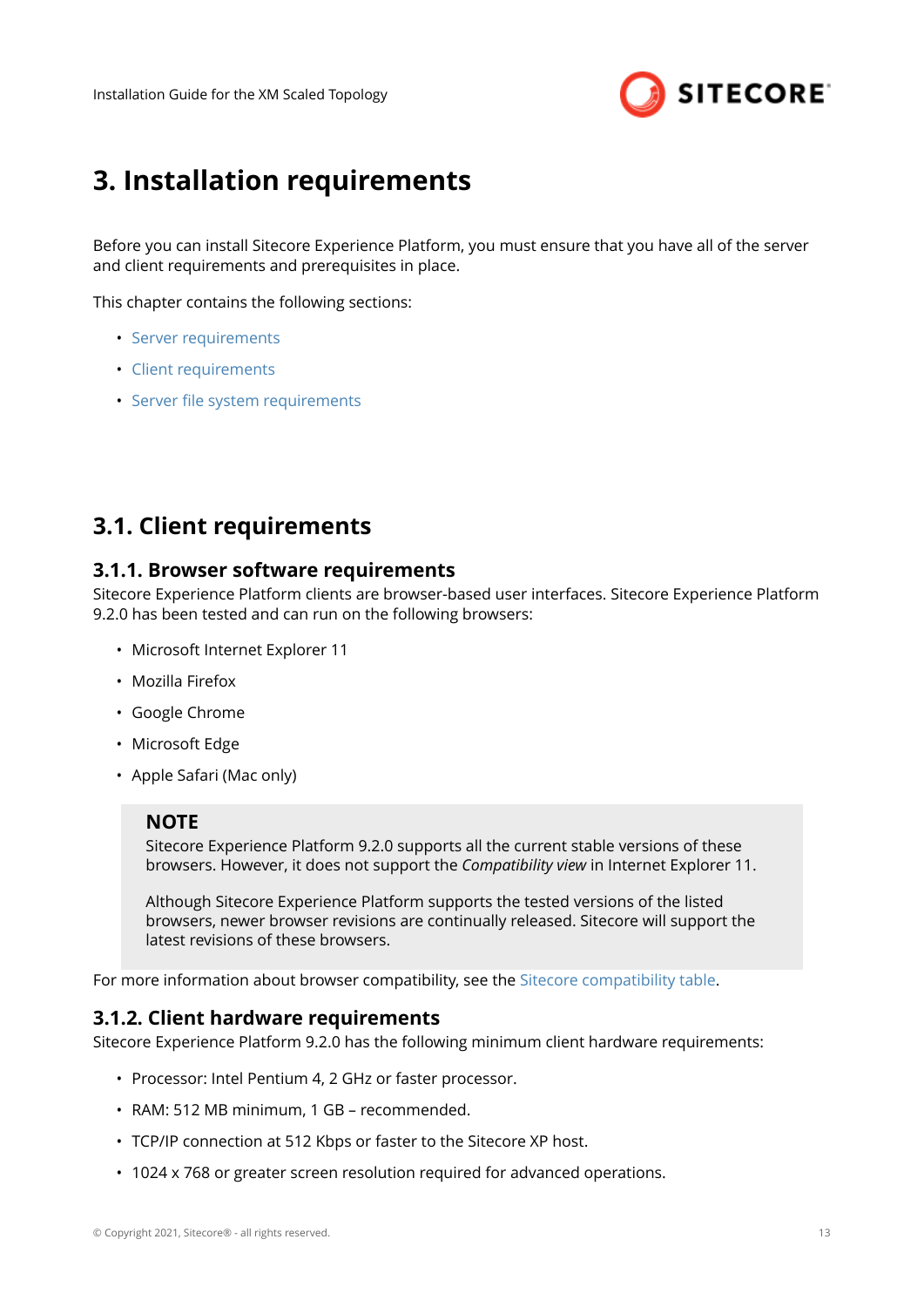

<span id="page-13-0"></span>You do not have to install any additional software on the Sitecore Experience Platform clients that access Sitecore Experience Platform servers.

## **3.2. Server requirements**

Before you can install Sitecore Experience Platform 9.2.0, you must ensure that you have all of the requirements and prerequisites in place.

## **3.2.1. Install Solr**

The standard Sitecore Experience Platform configuration requires Solr 7.5.0. The Sitecore Experience Platform is secure by default, you must, therefore, enable SSL for Solr.

Before you run the Sitecore Installation Framework, you must:

- [Enable and set up SSL for Solr.](https://lucene.apache.org/solr/guide/7_5/enabling-ssl.html)
- [Install Solr](https://lucene.apache.org/solr/guide/7_5/installing-solr.html) and configure it to run as a Windows service.

For local testing and development, you can set up a self-signed certificate. The Apache Solr Reference guide has more information about creating a self-signed certificate.

## **3.2.2. Hardware requirements for a server running a single Sitecore installation**

To run a single Sitecore installation, the minimum configuration requirements are:

- 4 core processor
- 16 GB of RAM

#### **NOTE**

The recommended hardware requirements are for running the software on a single computer. For more information about running Sitecore on different kinds of hardware, consult your Sitecore partner or technical sales representative.

### **3.2.3. IIS requirements**

Sitecore Experience Platform can be hosted on the following IIS versions:

• IIS 10.0

You must use the version of IIS that your operating system supports. For more information about IIS and operating systems, see [Microsoft's documentation.](https://docs.microsoft.com/en-us/)

For Sitecore Identity server, you must install:

• [.NET Core 2.1.7 Windows Hosting module](https://dotnet.microsoft.com/download/thank-you/dotnet-runtime-2.1.7-windows-hosting-bundle-installer)

Sitecore Experience Platform does not officially support any other ASP.NET web servers such as IIS Express, or Mono Web Server, and it neither supports nor allows multiple IIS website definitions to point to the same Sitecore web root.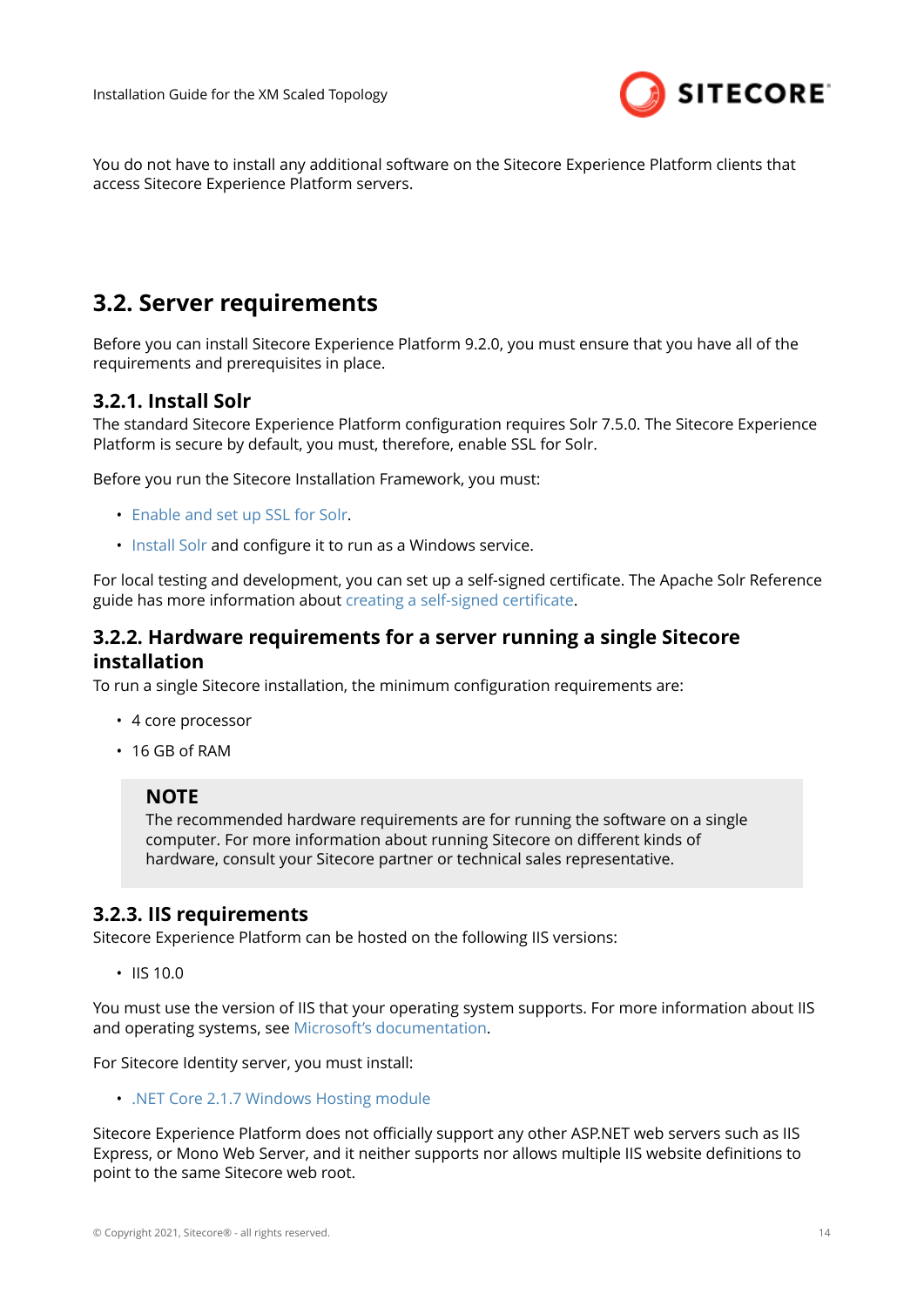

## <span id="page-14-0"></span>**3.2.4. Operating system requirements**

Sitecore Experience Platform 9.2.0 is only compatible with the client and server operating systems that support .NET Framework 4.7.1 or .NET Framework 4.7.2.

Sitecore Experience Platform can be hosted on the following Microsoft operating systems:

- Windows Server 2019
- Windows Server 2016
- Windows 10 (64-bit)

### **IMPORTANT**

You must enable the Transport Layer Security (TLS) protocol version 1.2 on all of your Sitecore Experience Platform content management and Dedicated Dispatch servers (DDS).

For more information about enabling TLS 1.2, see [Microsoft's documentation.](https://www.microsoft.com/en-us/download/details.aspx?id=55266)

### **IMPORTANT**

Run Windows Update and install all the appropriate service packs and security updates.

### **3.2.5. .NET requirements**

Sitecore Experience Platform 9.2.0 requires .NET Framework 4.7.1 or .NET Framework 4.7.2.

Sitecore Identity server requires .NET Core 2.1.7 Windows Hosting Module or later.

You must apply any available updates to the .NET Framework on every Sitecore installation.

## **3.2.6. Microsoft Visual C++ 2015 redistributable requirements**

Sitecore Experience Platform 9.0 Update-1 introduced a new prerequisite for the Microsoft Visual C++ 2015 Redistributable. For more information, see [Microsoft's documentation.](https://www.microsoft.com/en-us/download/details.aspx?id=53587)

## **NOTE**

This redistributable may already be installed with Microsoft Windows. Without it, Sitecore Experience Platform will fail to start up with the message:

*Could not load ȴle or assembly 'ChilkatDotNet46.dll' or one of its dependencies. The* specified module could not be found.

### **3.2.7. Database requirements**

Sitecore Experience Platform 9.2.0 supports the following database servers:

- Microsoft SQL Server 2016 SP2 and 2017. This is required for every configuration - supports the XM databases and is required for the Experience Database (xDB).
- MongoDB Server 4.0.5 This is required if you are going to use MongoDB as a Session State Provider.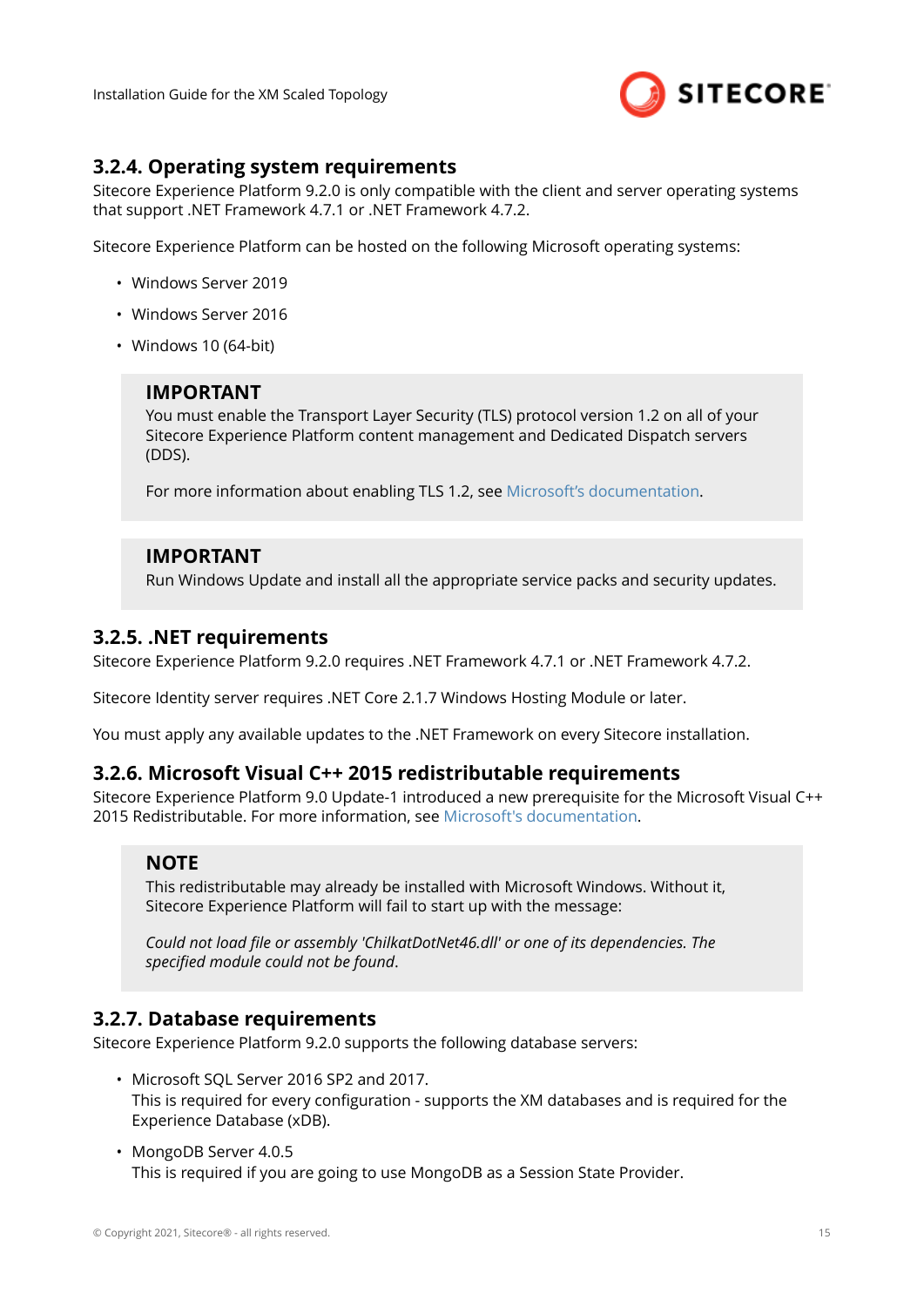

## <span id="page-15-0"></span>**NOTE**

Sitecore Experience Platform 9.2.0 does not support the MongoDB MMAPv1 storage engine because it does not support retryable writes.

## **3.2.8. Enable Contained Database Authentication**

When you use Web Deploy Packages, you must ensure that the target SQL Server is configured correctly.

To configure the target SQL Server to allow users and logins to be contained at the database level:

- 1. Launch Microsoft SQL Server Management Studio and log in as an administrator.
- 2. Run the following new query:

```
EXEC sp configure 'contained', 1;RECONFIGURE;
```
### **NOTE**

For more information about the contained database authentication option, see [Microsoft's documentation.](https://docs.microsoft.com/en-us/sql/database-engine/configure-windows/contained-database-authentication-server-configuration-option?view=sql-server-2017)

## **3.2.9. Search indexing requirements**

Sitecore Experience Platform 9.2.0 supports Solr, Lucene, and Azure Search as search providers:

• Solr 7.5.0 - http://archive.apache.org/dist/lucene/solr/7.5.0

Solr is the default search provider and supports both content search and analytics search. Solr is required to use the Sitecore Install Framework (SIF).

• Azure Search

The Azure Search provider is supported and recommended for Azure Cloud PaaS deployments only. Azure search supports both content search and analytics search.

In PaaS solutions, you can use Azure Search, Solr, or SolrCloud in Azure. In On-premise solutions, the Sitecore Install Framework requires Solr to deploy. After the deployment you can switch the indexing to use Azure Search. See Configure Azure Cognitive Search for information on how to configure Azure Search.

• Lucene

Lucene is not recommended. Support for Lucene is deprecated in Sitecore Experience Platform 9.2.0 and will be completely removed in a later release.

#### **NOTE**

Lucene only supports content search and does not support xConnect.

For more information about installing or managing these index providers in a Sitecore context, see the [Sitecore documentation](https://doc.sitecore.com/developers/91/platform-administration-and-architecture/en/using-solr,-lucene,-or-azure-search.html).

If you want to use a search provider that works in both analytics and content search, we recommend that you use either Solr or Azure Search.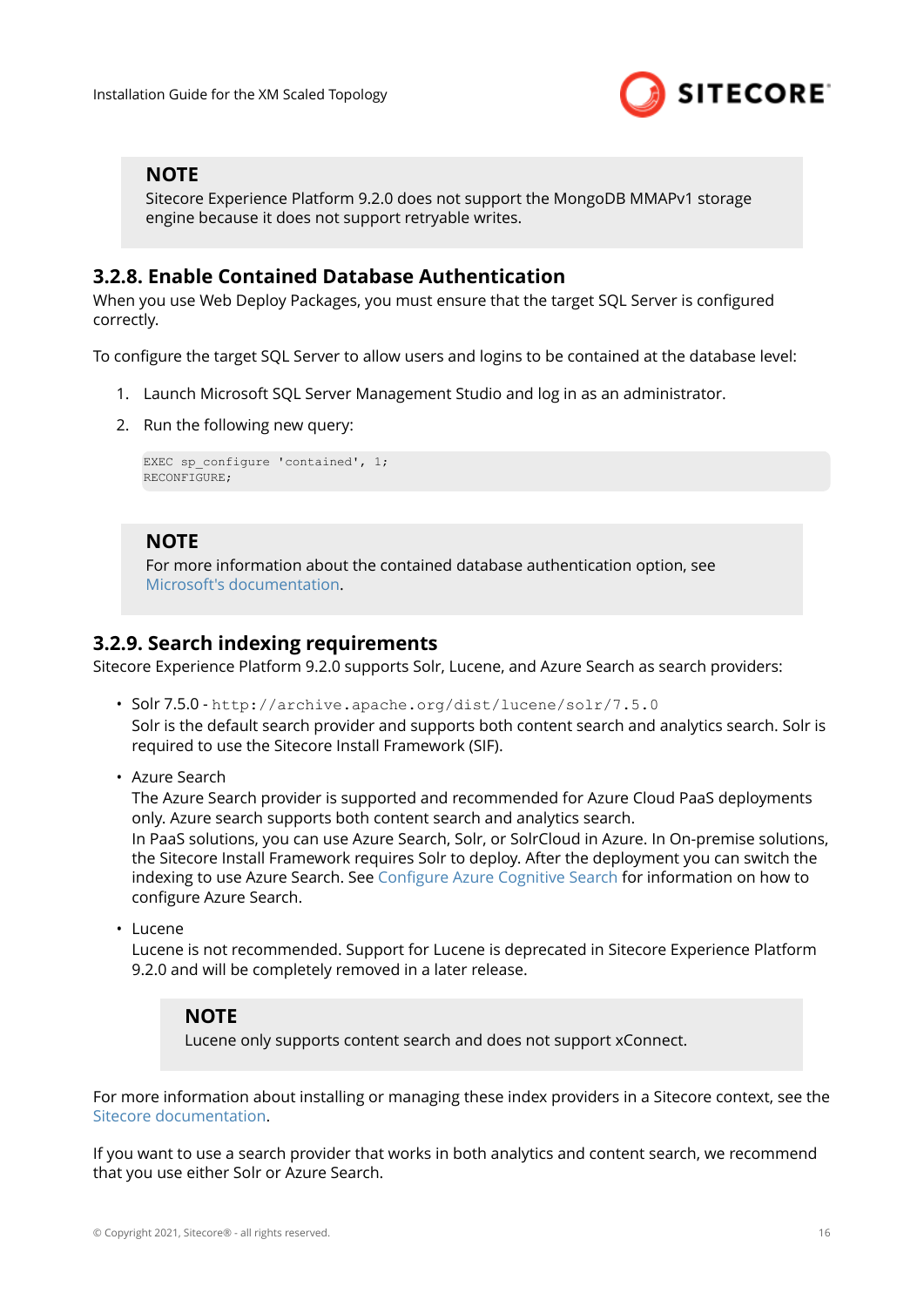

<span id="page-16-0"></span>As of version 9.2, Sitecore Content Search includes new functionality for extracting text from media files including PDFs and Microsoft Office documents without requiring additional tools. This functionality replaces the Adobe IFilter implementation used by default in previous versions.

### **3.2.10. Antivirus software considerations**

Some antivirus software can have a detrimental effect on the performance of ASP.NET applications including Sitecore. It's recommended that you use only antivirus scanners that are certified for the operating system that you use.

For more information about the certified products, see the [Windows Server Catalog](https://www.windowsservercatalog.com/) website.

For optimal performance, ensure that the following folders are *not* scanned by your antivirus software:

- The site root folder.
- The data folder defined in the web.config file.
- The folder that contains the actual Sitecore database files.
- The C:\Windows\Temp or {app pool user profile}\Temp folder.

#### **NOTE**

Active file scans from antivirus tools can significantly impact performance of search indexing software. This can lead to poor user experience or slow system performance. Consider turning off any antivirus tools or modifying antivirus settings on the search index server to exclude the application data folders from scans. For more information about your search indexing software, consult the related documentation.

### **3.2.11. Prerequisites for using the Sitecore Install Framework**

To use the Sitecore Install Framework to install Sitecore Experience Platform in an on-premises environment, you must download and install:

• [Microsoft PowerShell® version 5.1 or later](https://www.microsoft.com/en-us/download/details.aspx?id=54616)

## **3.3. Server file system requirements**

Before vou install Sitecore Experience Platform, you must fulfill all the requirements.

### **3.3.1. File system permissions for ASP.NET requests**

Sitecore Experience Platform executes requests for ASP.NET resources and all the .NET code running within the application with the permissions of the account configured as an identity for the website's application pool. This account requires Modify permissions for all the files, folders, and subfolders under the \wwwroot\<YourWebsiteFolder> folder.

#### **NOTE**

The Sitecore Installation Framework automatically sets all the required permissions to your website folder. If you deploy Sitecore through a manual configuration, such as a PowerShell script or similar, you must set the correct file system permissions.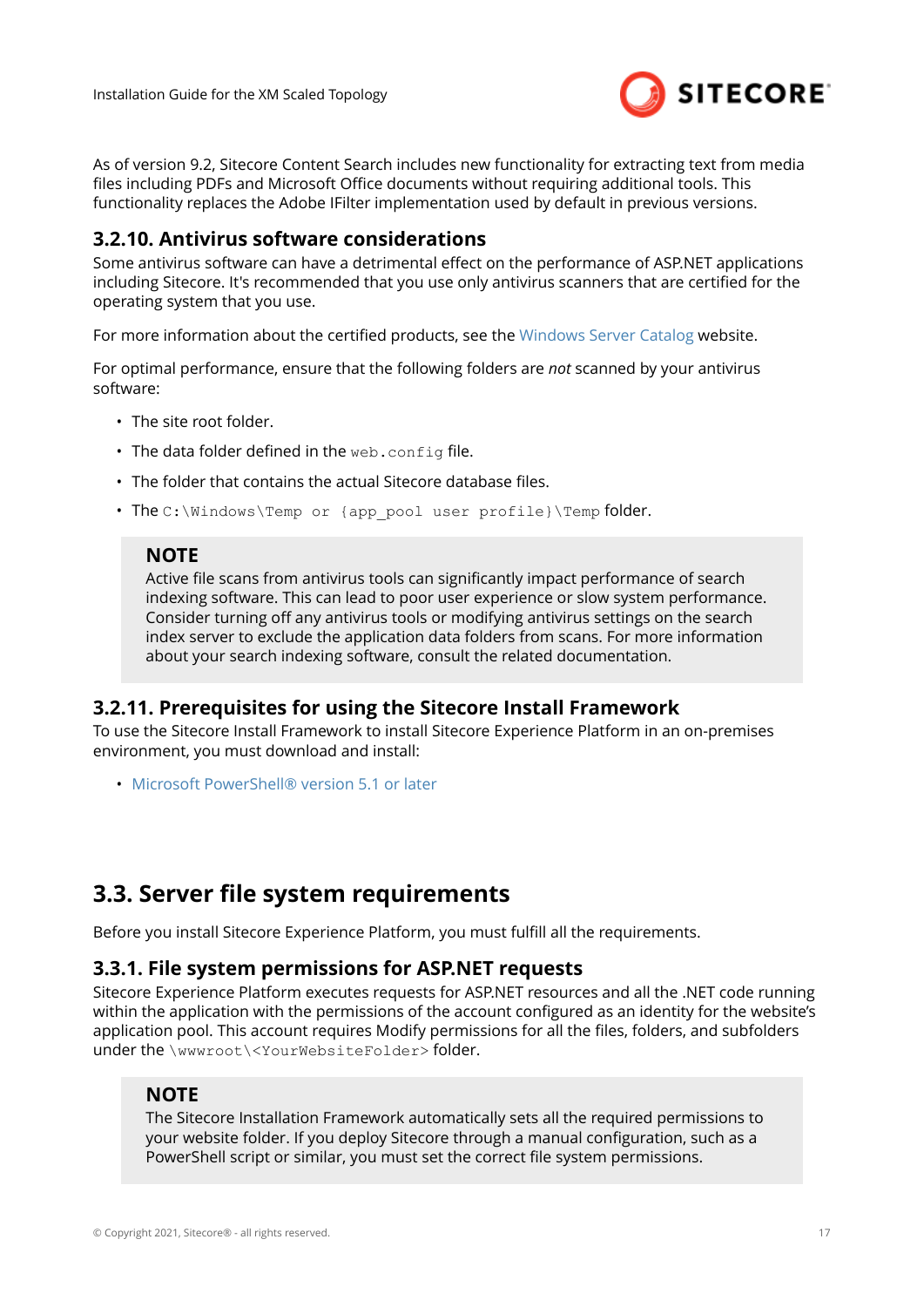

<span id="page-17-0"></span>The following table lists the default account that is used to process ASP.NET requests in the different versions of IIS:

| <b>IIS version</b> | Default ASP.NET account name |  |  |  |
|--------------------|------------------------------|--|--|--|
|                    | NETWORK SERVICE              |  |  |  |

If you select a different user account to process the ASP.NET requests, you must also grant this account the *Modify* permissions.

For more information about application pool identities and specifically about assigning rights to the *AppPoolIdentity* account, see [Microsoft's documentation.](https://docs.microsoft.com/en-us/iis/manage/configuring-security/application-pool-identities)

### **3.3.2. File system permissions for system folders**

To load the .NET runtime and ASP.NET resources that are used to process the ASP.NET requests, the worker process that hosts the Sitecore Experience Platform application requires access to multiple system files and folders that are not distributed as a part of Sitecore Experience Platform, but are installed as a part of the Windows Operating System and the .NET framework. For more information about built-in groups and accounts in IIS, see [Microsoft's documentation.](https://docs.microsoft.com/en-us/iis/get-started/planning-for-security/understanding-built-in-user-and-group-accounts-in-iis)

Most of these permissions are granted by IIS to all ASP.NET applications, automatically making the application pool identity account a member of the *IIS\_IUSRS* security group.

However, in certain environments, you must manually grant permissions for the Application Pool Identity to the following system locations:

| <b>Default location</b>           | <b>Required</b><br>permissions | <b>Comments</b>                                                                                                                                   |
|-----------------------------------|--------------------------------|---------------------------------------------------------------------------------------------------------------------------------------------------|
| %WINDIR%\temp\                    | Modify                         | To install Sitecore Experience Platform, you must<br>assign the Modify access rights to the \temp folder<br>for the ASP.NET and/or IUSR accounts. |
| %WINDIR%\Globalization\           | Modify                         | Required for registering custom languages by<br>the .NET Framework correctly.                                                                     |
| %PROGRAMDATA%\Microsoft<br>Crypto | Modify                         | Required for storing cryptographic keys used for<br>encrypting/decrypting data.                                                                   |

These variables have the following default values:

| Variable      | Default value                        |
|---------------|--------------------------------------|
| %WINDIR%      | C:\Windows                           |
| %PROGRAMDATA% | C: \ProgramData for IIS 10 and later |

### **NOTE**

The Sitecore Installation Framework specifies the required permissions for certificates under the \Crypto folder.

## **3.3.3. UNC share is not supported**

You must install Sitecore Experience Platform on a local drive, not a Universal Naming Convention share.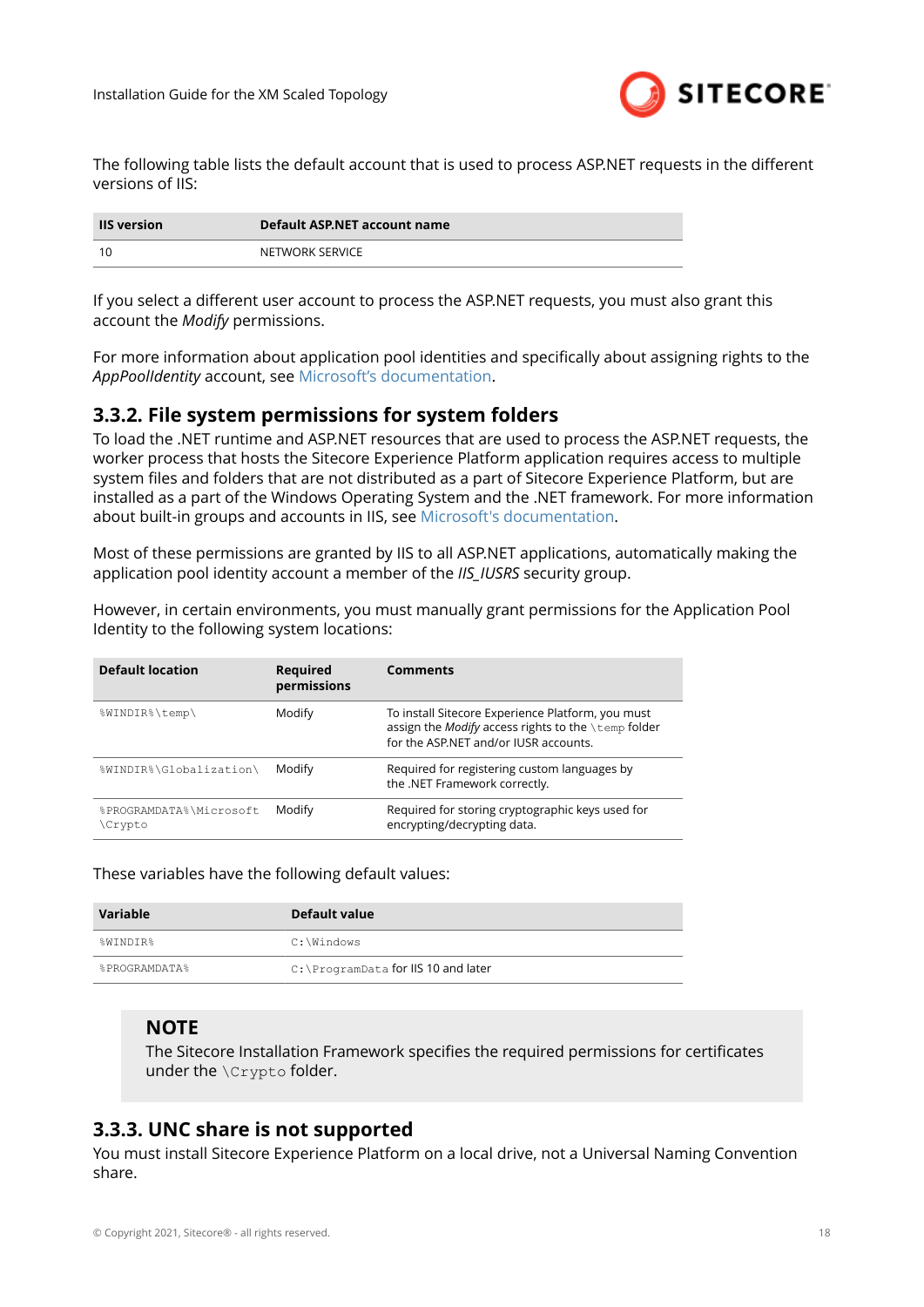

## <span id="page-18-0"></span>**3.3.4. Sitecore cannot operate from a virtual directory**

Sitecore Experience Platform does not support operating from a virtual directory.

## **3.4. Configure the parameters in the SIF configuration files**

The SIF configuration files are templates that are the basis for deploying various Sitecore Experience Platform configurations with support for:

- Creating an IIS Application Pool.
- Creating an IIS website.
- Installing Web Deploy Packages.
- Configuring File Permissions.

You must review and configure the default parameters in each of the SIF configuration files for your topology.

To configure the parameters in a SIF configuration file:

- 1. In a text editor, open the relevant SIF configuration file, for example sitecore-solr.json, and find the Parameters section.
- 2. Check whether you need to change the default value of each parameter, if it has one. If there is no default value, consider if you want to add one. When you run the installation, any parameter that does not have a default value will prompt you for that information. The configuration files contain a description for each parameter.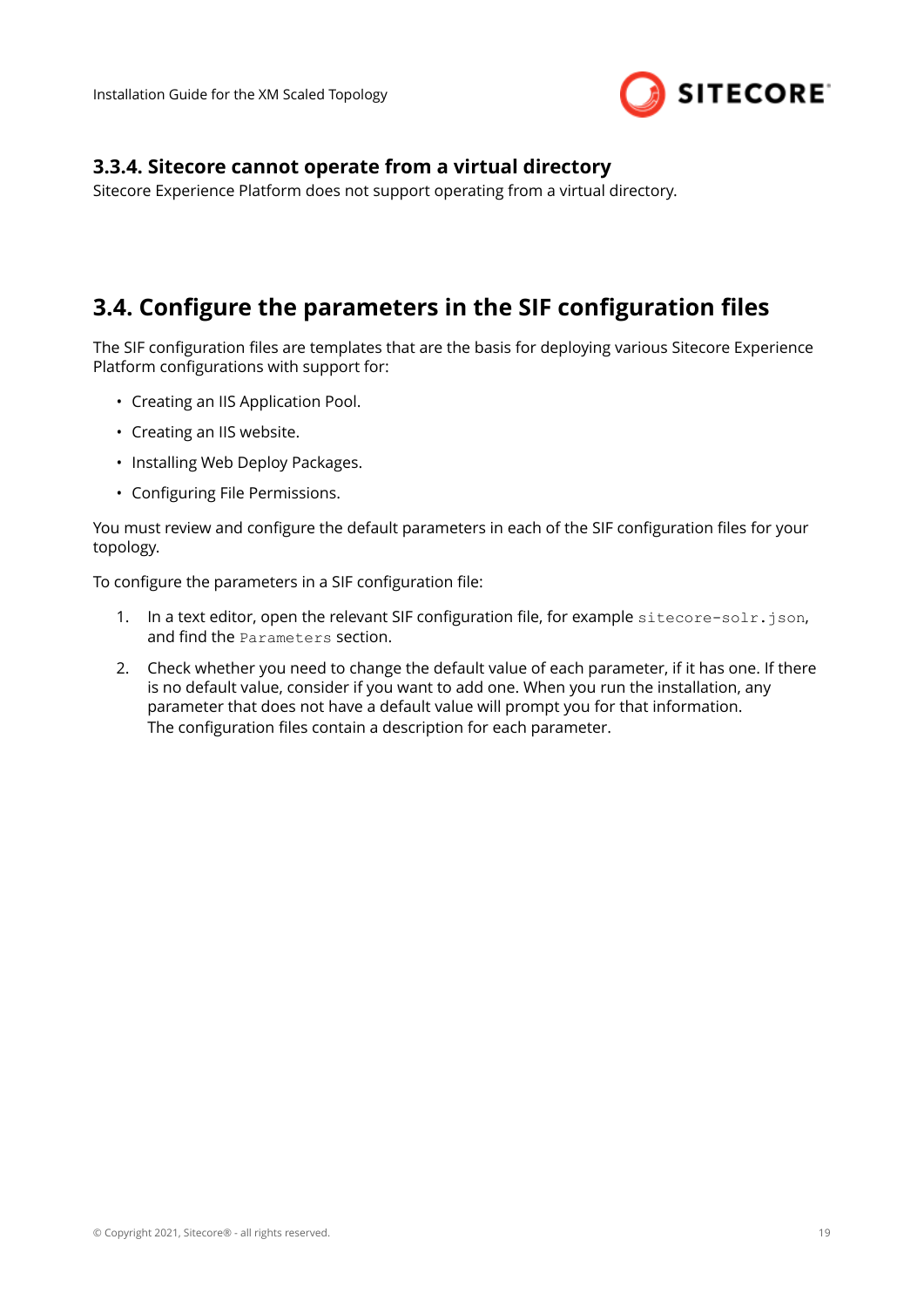

The following screenshot shows a snippet of a  $\beta$   $\beta$   $\alpha$   $\beta$  are  $\alpha$  and  $\beta$  are  $\beta$  from a configuration file:

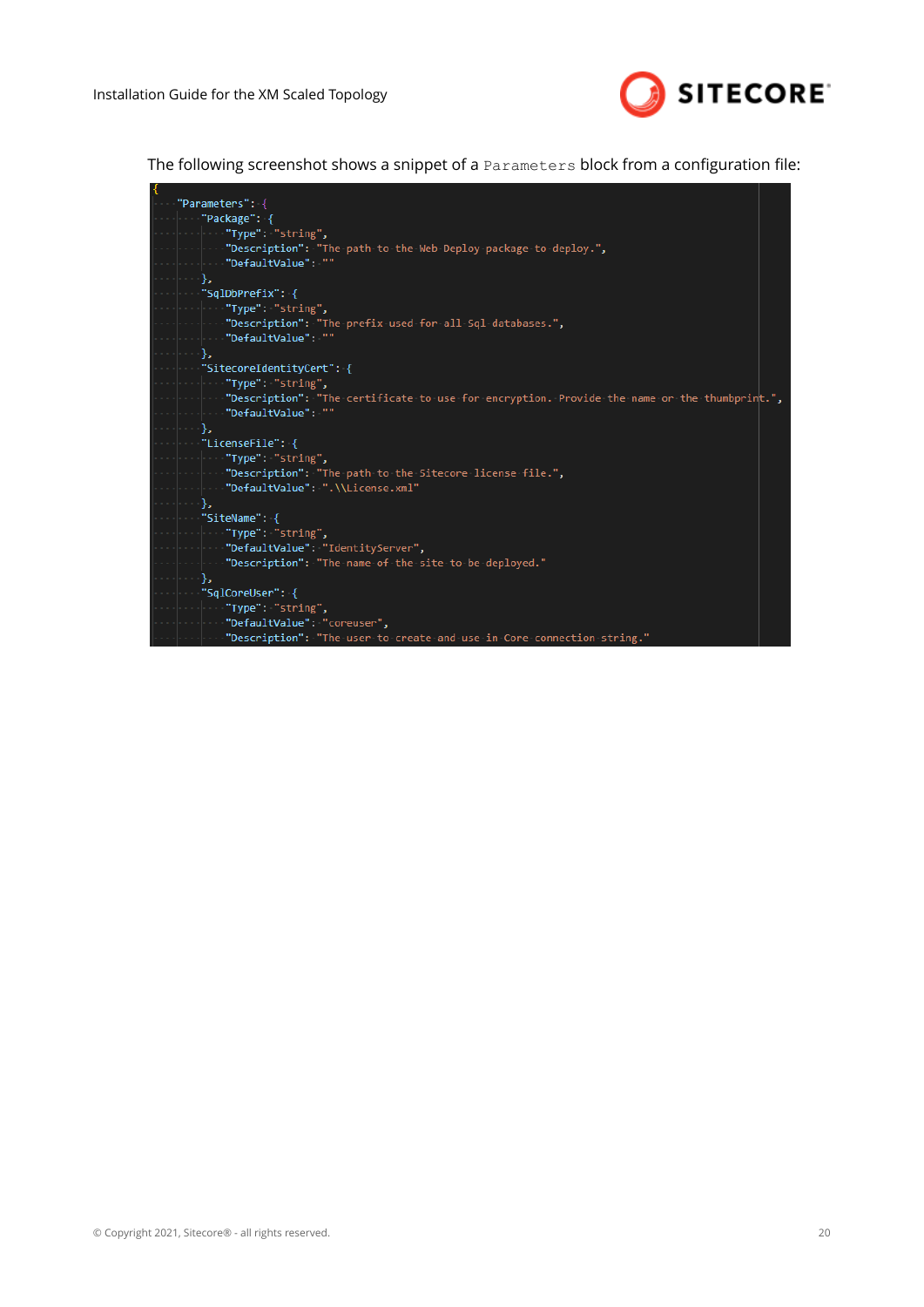

# <span id="page-20-0"></span>**4. Install the prerequisites**

You can install the perquisites automatically or manually.

this chapter contains the following sections:

- Automated installation of prerequisites
- Manual installation of the prerequisites
- [Install a search provider in a scaled solution](#page-22-0)

## **4.1. Automated installation of prerequisites**

A predefined SIF configuration file Prerequisites.json is distributed in the configuration packages. This file downloads and installs most of the prerequisites.

This file does not install:

- Microsoft SQL Server
- Solr
- MongoDB (optional)

The Sitecore XM topologies do not require MongoDB. However, if you want to use MongoDB as the session state provider, you must install MongoDB.

For more information about how to use this file, see the section Install a SIF configuration file.

#### **NOTE**

SIF does not validate the prerequisite software. You must ensure that you install the correct versions.

## **4.2. Manual installation of the prerequisites**

To install most of the Sitecore server roles, you must have the following prerequisites:

- [Microsoft Web Platform Installer \(WebPI\) 5.0](https://www.microsoft.com/web/downloads/platform.aspx)
- IIS, ASP.NET 4.7, and the Web administration PowerShell Module
- [SQL PowerShell Module](https://docs.microsoft.com/en-us/sql/powershell/download-sql-server-ps-module?view=sql-server-2017)
- [Microsoft sqlcmd Utility](https://download.microsoft.com/download/C/8/8/C88C2E51-8D23-4301-9F4B-64C8E2F163C5/x64/MsSqlCmdLnUtils.msi)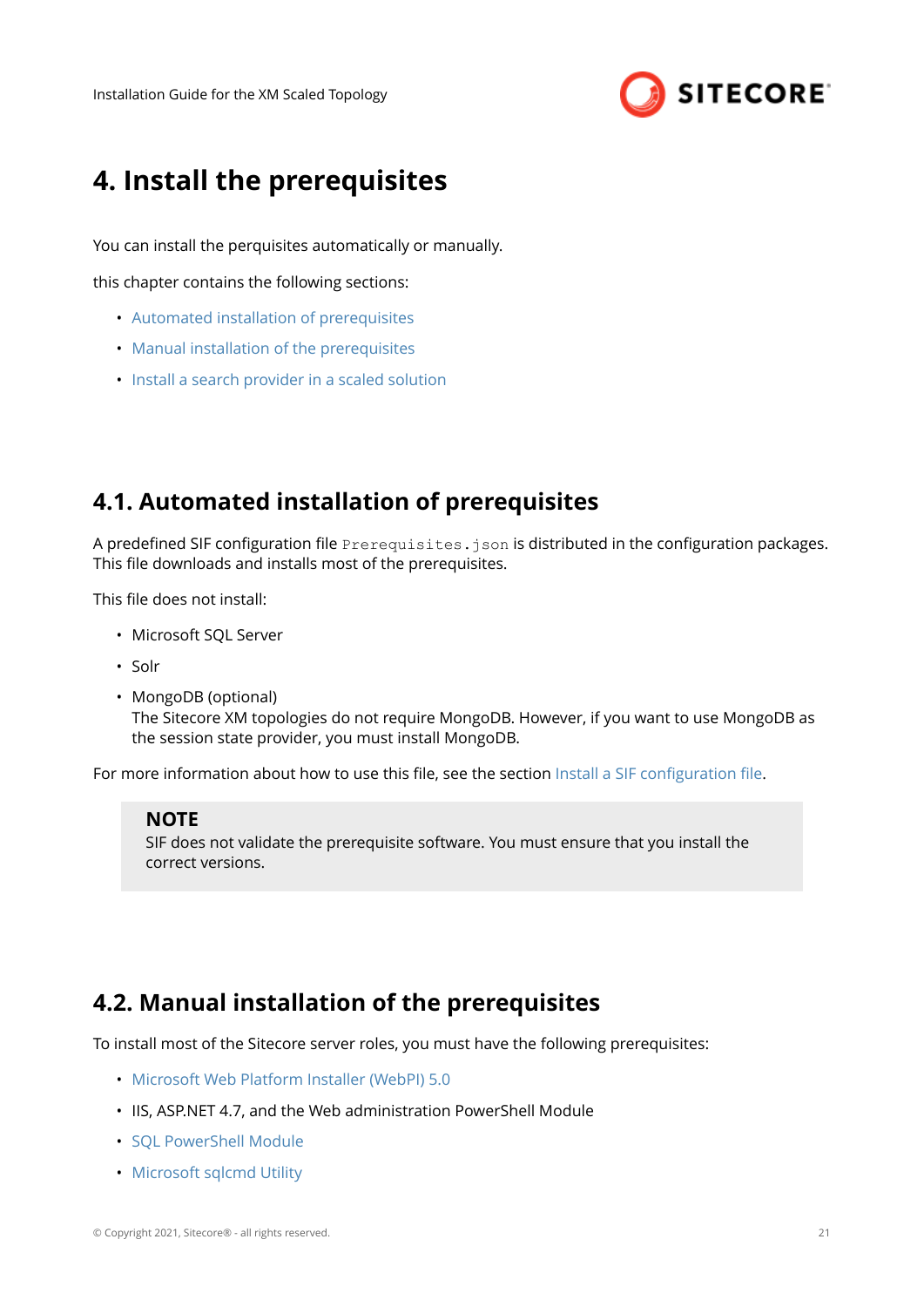

<span id="page-21-0"></span>• The sqlcmd Utility is part of SQL Server. If you do not have SQL Server installed on the computer that is assigned a Sitecore server role, you must download and install it.

#### The Sitecore server roles require:

| Requirement                                          | Feature                                                                                        | <b>Details</b>                                                                                                                                                                                                                                         |  |  |
|------------------------------------------------------|------------------------------------------------------------------------------------------------|--------------------------------------------------------------------------------------------------------------------------------------------------------------------------------------------------------------------------------------------------------|--|--|
| WebAdministration<br>module                          | Supports IIS<br>management.                                                                    | When you configure a computer with IIS, the<br>WebAdministration module is installed automatically.                                                                                                                                                    |  |  |
| Web Deploy 3.6 for<br><b>Hosting Servers</b>         | Supports the<br>installation of Web<br>Deploy Packages.                                        | To install this tool, use the Web Platform Installer                                                                                                                                                                                                   |  |  |
| URL Rewrite 2.1                                      | <b>Supports URL</b><br>rewrites for<br>Sitecore when<br>installed as a Web<br>Deploy Packages. | To install this tool, use the Web Platform Installer                                                                                                                                                                                                   |  |  |
| Microsoft SQL Server<br><b>Data-Tier Application</b> | Supports the<br>installation of .dac                                                           | Download and install DacFx x86.                                                                                                                                                                                                                        |  |  |
| Framework (DacFx)                                    | files in Web Deploy                                                                            | Download and install DacFX x64.                                                                                                                                                                                                                        |  |  |
| version 2017 (x86 and<br>x64)                        | Packages                                                                                       | This must be installed on servers that have been assigned a<br>Sitecore server role and where you are going to install DAC<br>packages:                                                                                                                |  |  |
|                                                      |                                                                                                | In the XM Scaled topology:                                                                                                                                                                                                                             |  |  |
|                                                      |                                                                                                | • Content Management                                                                                                                                                                                                                                   |  |  |
|                                                      |                                                                                                | To ensure that DacFx works correctly, you must install its<br>system requirements including Microsoft System CLR Types<br>for SQL Server 2017.                                                                                                         |  |  |
|                                                      |                                                                                                | If you are running an x64 environment, you must install<br>both the x64 and x86 versions of DacFx and<br>SQLSysCLRTypes.                                                                                                                               |  |  |
|                                                      |                                                                                                | <b>NOTE</b><br>If DACFx fails to install, you can see the<br>following error message when you use<br>the framework:<br>The SQL provider cannot run with dacpac<br>option because of a missing dependency.<br>Please make sure that DACFx is installed. |  |  |
|                                                      |                                                                                                | For information about how to resolve<br>this error, see this Sitecore Knowledge<br>Base article.                                                                                                                                                       |  |  |

## **4.2.1. Clear the Web Platform Installer download cache**

If the Web Platform Installer hangs or freezes during the installation, you must restart and clear the download cache.

To clear the Web Platform Installer download cache:

- 1. Launch the Web Platform Installer.
- 2. In the bottom pane, click **Options**.
- 3. In the **Change Options** dialog box, scroll down to the **Installer cache** section and click **Delete installer cache folder**.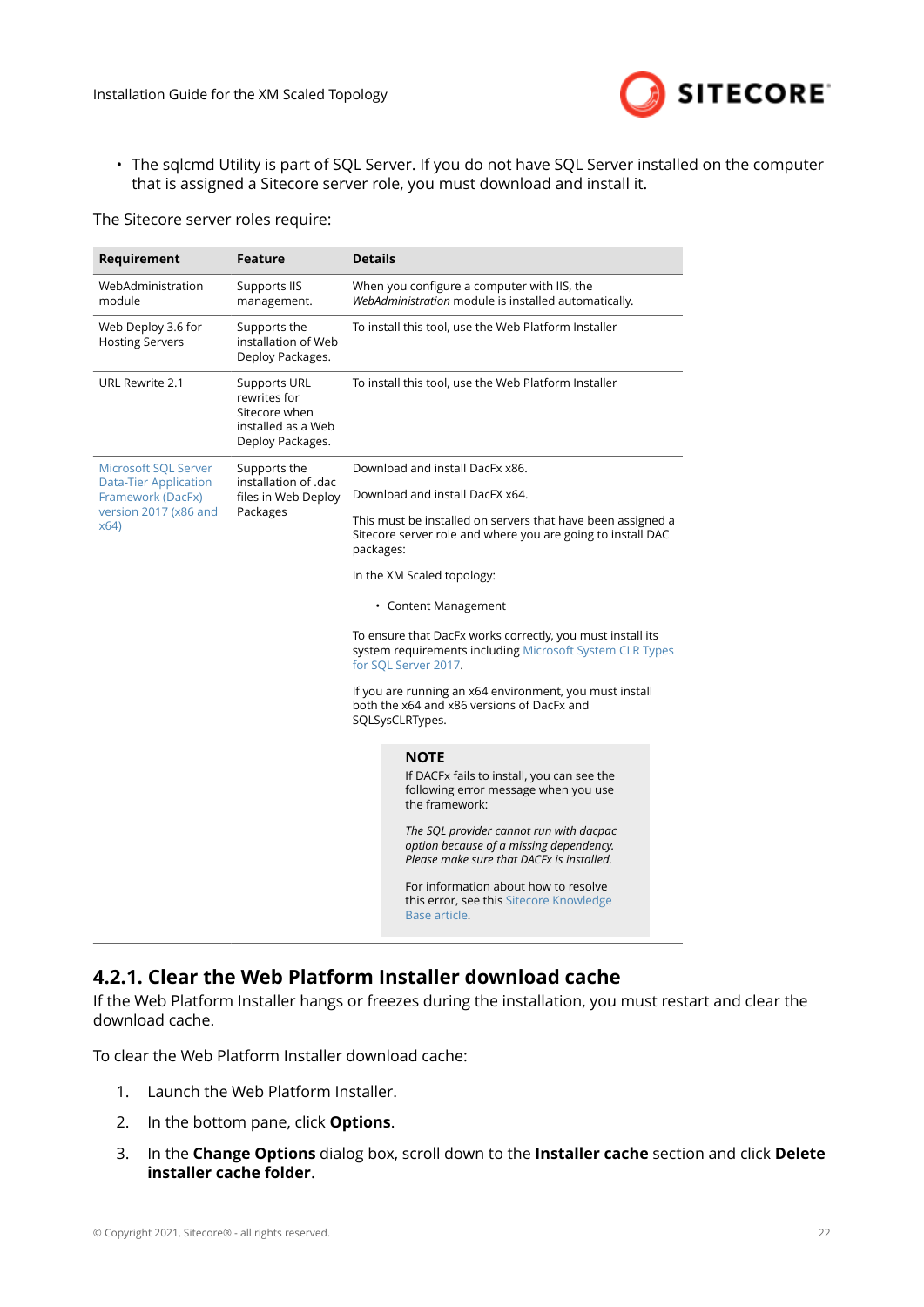

<span id="page-22-0"></span>4. Click **OK**.

## **4.3. Install a search provider in a scaled solution**

Sitecore Experience Platform supports Solr, Lucene, and Azure Search as search providers. If you want to use a search provider that works in both analytics and content search, we recommend that you use either Solr or Azure Search.

• Lucene is only supported for content search and you should not use Lucene on a production server.

Sitecore xConnect does not support Lucene.

Support for Lucene is deprecated in Sitecore Experience Platform 9.2.0 and will be completely removed in a later release.

- Solr is supported for both content search and analytics search.
- Azure Search is supported for both content search and analytics search. In PaaS solutions, you can use Azure Search, Solr, or SolrCloud in Azure. In On-premise solutions, the Sitecore Install Framework requires Solr to deploy. After the deployment you can switch the indexing to use Azure Search.

For more information about the supported search providers, see [Using Solr, Lucene, or Azure Search](https://doc.sitecore.com/developers/92/platform-administration-and-architecture/en/using-solr,-lucene,-or-azure-search.html).

For local testing and development, you can set up a self-signed certificate. For more information about creating a self-signed certificate, see the [Apache Solr Reference guide.](https://lucene.apache.org/solr/guide/7_5/enabling-ssl.html#generate-a-self-signed-certificate-and-a-key)

## **4.3.1. Install the Solr Certificate**

You must install the Solr certificate on the servers that perform the following roles:

• Content Management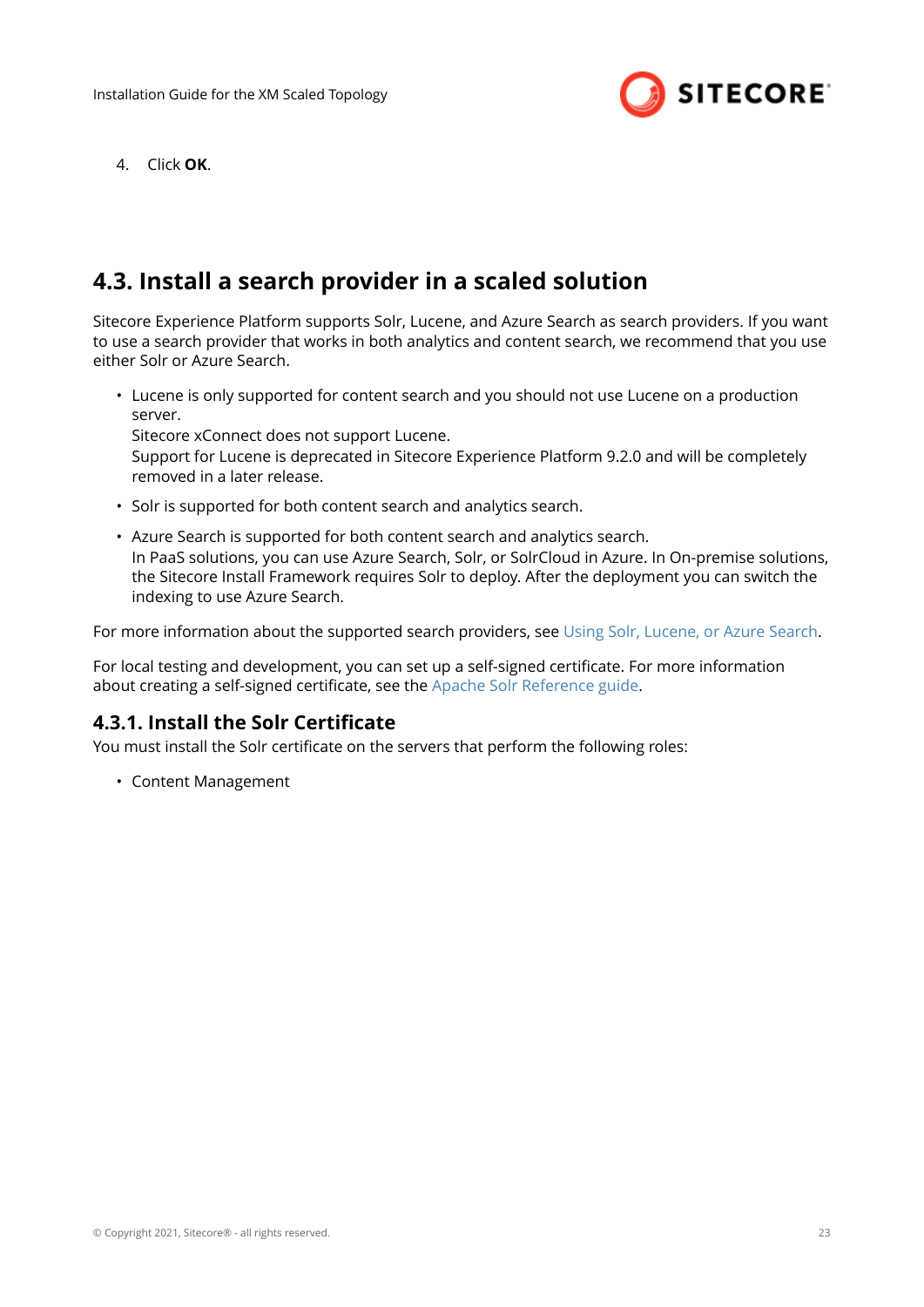

# <span id="page-23-0"></span>**5. Set up a production environment**

This chapter describes how to install Sitecore Experience Platform XM scaled topology for production.

This chapter contains the following section:

- Set up the certificates
- [Distributed installation script for the XM Scaled topology](#page-26-0)
- [Enable telemetry reporting in production](#page-27-0)

## **5.1. Set up the certificates**

Sitecore Experience Platform is designed to be secure by default. You must therefore implement HTTPS across the platform.

#### **Server Certificate Authentication**

All communication between Sitecore instances, including the xConnect web services, the Sitecore Identity server, Microsoft Machine Learning Server, and the Solr search provider occurs over the default HTTPS configuration. HTTPS requires that you obtain and set up certificates for the Secure Sockets Layer (SSL) before you install the platform.

Server authentication uses a server-side certificate and a private key to encrypt traffic between the HTTP client and the HTTP server application. This type of authentication prevents unencrypted content from traveling over an unsecured network. It does not identify who the client is and the server authentication alone does not determine who can connect to the server.

#### **IMPORTANT**

In local developer environments, self-signed certificates can be used to develop Sitecore solutions. Due to potential security concerns, you must not use self-signed certificates in production environments.

## **5.1.1. Set Up Server Certificate SSL Authentication on IIS**

You must obtain and install the server certificates before you run SIF. For more information about how to set up SSL in IIS, see [Microsoft's documentation](https://docs.microsoft.com/en-us/iis/manage/configuring-security/how-to-set-up-ssl-on-iis).

The following table lists the full set of server authentication certificates for this topology:

| <b>XM Scaled (XM1)</b>   |
|--------------------------|
| Content Management       |
| Sitecore Identity server |

For each certificate, you must use the site name in the common name **CN** field in the certificate. For example, if the name that you want to use for the Content Management IIS site is *CM\_test*, you must use this name when you create the Content Management certificate.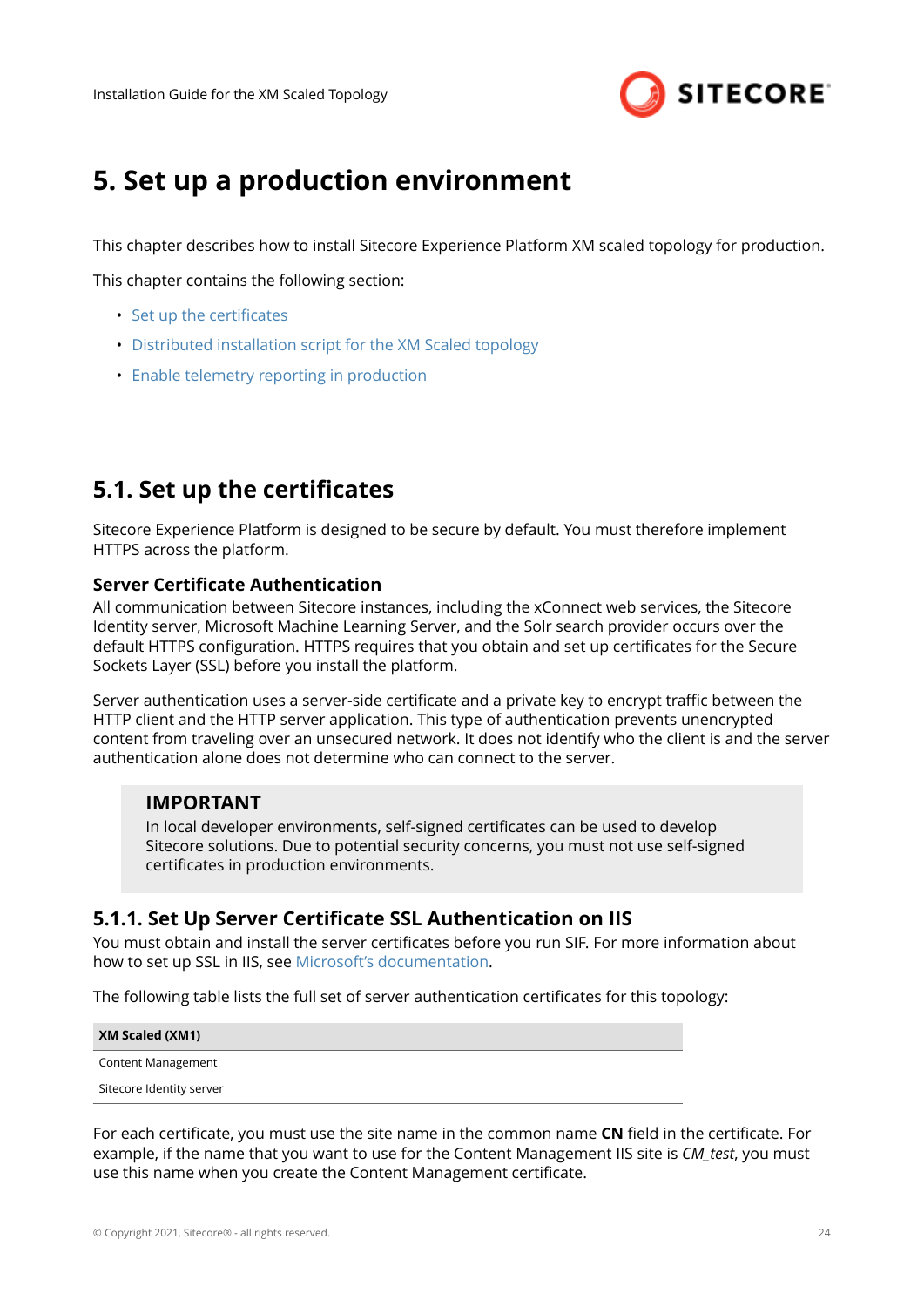

## <span id="page-24-0"></span>**Install Server Certificates**

After you obtain the relevant certificates, you must install them.

To install server certificates:

1. Install the server authentication certificate in the system certificate store folder:

Certificates (Local Computer)\Personal

For information about how to install a private key certificates, see PowerShell Import-Certificate from Microsoft.

2. If you created a self-signed certificate, install the self-signed authority certificate for the SSL certificate in the following folder:

Certificates (Local Computer)\Trusted Root Certification Authorities

### **NOTE**

For the XP Single (XP0) topology, it is assumed that there is only one SSL certificate for each IIS instance that covers multiple application roles. For XP Scaled (XP1), there is a dedicated role per server in a distributed setup, and you must obtain and install a certificate for each server role.

## **5.2. Install the Sitecore XM scaled topology**

Once you have obtained the required certificates, you can run SIF and install the Sitecore XM scaled topology. You can install any of the configurations for dedicated server roles, on single or multiple servers.

The server roles are defined as a part of your desired scaling configuration.

For more information about scaling, see [Scaling scenarios.](https://doc.sitecore.com/developers/92/platform-administration-and-architecture/en/scaling-scenarios.html)

### **IMPORTANT**

You must first install the sitecore-solr.json deployment configuration on your Solr search server. Then you must install the rest of the Sitecore server roles deployment configurations.

To run SIF and install Sitecore XM Scaled:

1. If you have not already done so, as an administrator, in a PowerShell command line, run the following cmdlet:

Import-Module SitecoreInstallFramework

2. Download the OnPrem XM Scaled WDP archive and unzip to a folder of your choice.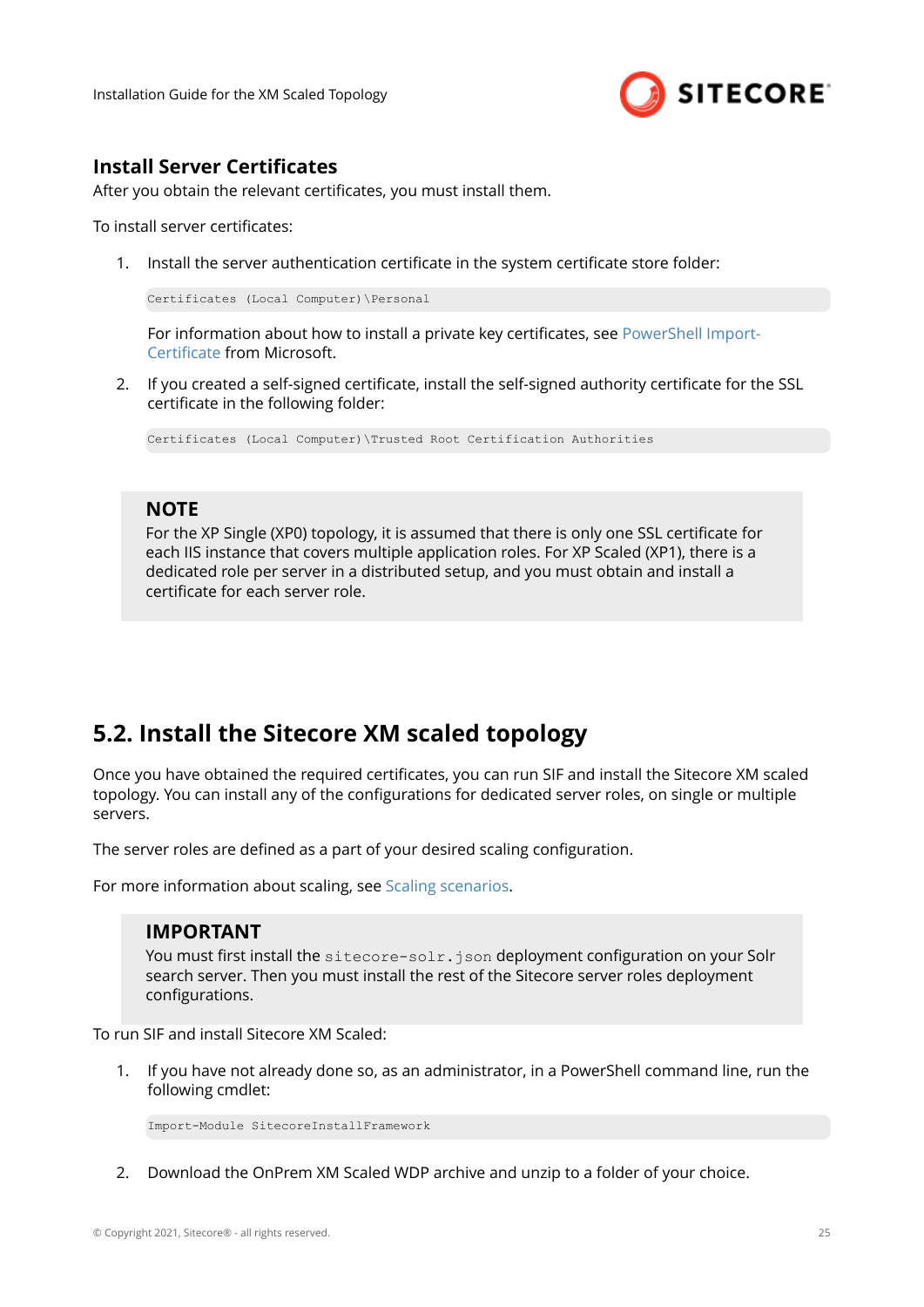

<span id="page-25-0"></span>3. To install the Solr cores, run the following cmdlets with the required parameters for your server roles:

```
Install-SitecoreConfiguration –Path "C:\SitecoreInstaller\Configurations\Platform\Solr
\sitecore-solr.json"
```
4. To install the server roles, run the following cmdlets with the required parameters for your server roles:

```
Install-SitecoreConfiguration –Path "C:\SitecoreInstaller\Configurations\IdentityServer
\IdentityServer.json"
Install-SitecoreConfiguration –Path "C:\SitecoreInstaller\Configurations\Platform
\XP1\sitecore-XP1-cm.json"
```
Install-SitecoreConfiguration –Path "C:\SitecoreInstaller\Configurations\Platform \XP1\sitecore-XP1-cd.json"

## **5.2.1. Specify the certificates during installation**

To install Sitecore with your pre-installed certificates, when you run the Install-SitecoreConfiguration cmdlet, you must provide the certificates as parameters.

SIF searches for the certificates in the following path, by default:

Cert:\Localmachine\My

You can change the storage location.

#### **Change the default location of the certificates**

To change the default location of the certificates used for the deployment:

• In a text editor, open the relevant . json file, and in the Variables section, change the default store value:

"Security.CertificateStore": "Cert:\\Localmachine\\My"

#### **Specify the names or thumbprints of the certificates**

You must specify the names or thumbprints of the certificates that you created and installed earlier in this guide as parameters. For example:

• For the SSL authentication certificate, for example, for an instance with the name "CM\_test":

```
-SSLCert "CM_test"
or
```
-SSLCert "2205a94867ee99e3b29ea7a9ac5a7646d43fd88b"

#### **NOTE**

In the PowerShell command line parameter, you must specify the client certificate thumbprint in capital letters.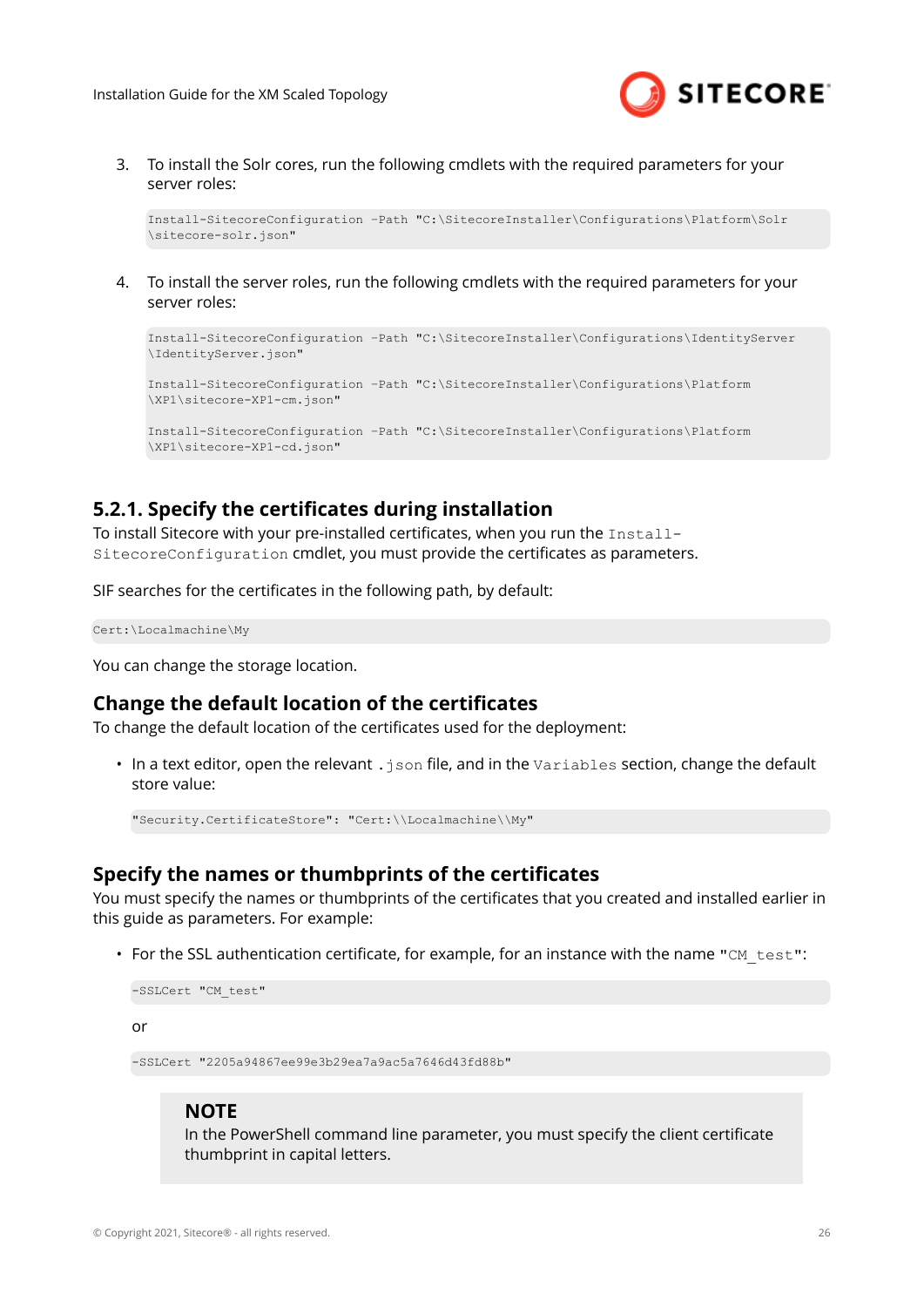

## <span id="page-26-0"></span>**5.3. Distributed installation script for the XM Scaled topology**

To simplify your scaled installation on multiple servers, you can use a PowerShell script to install the XM Scaled topologies. For more information, see [Architecture overview](https://doc.sitecore.com/developers/92/platform-administration-and-architecture/en/architecture-overview.html) in Sitecore documentation.

### **5.3.1. Distributed installation script prerequisites**

To prepare the servers, you must perform the following steps on each server:

- 1. Enable PowerShell Remoting. For more information about PowerShell Remoting, see the section *[Running SIF Remotely](#page-9-0)*.
- 2. Install all the prerequisites. For more information about the prerequisites, see the section *[Install the Prerequisites](#page-20-0)*.
- 3. Create the  $c:\text{resources}$  folder on every machine that will be assigned a Sitecore server role or will run Solr.

### **5.3.2. Run the distributed installation script for the XM Scaled topology**

To edit and run the XM topology installation script:

- 1. Create a folder called c: \resourcefiles.
- 2. Download and save the following WDP packages and SIF resource files in this folder:
	- Sitecore 9.2.0 rev. 00XXXX (OnPrem)\_cd.scwdp.zip
	- Sitecore 9.2.0 rev. 00XXXX (OnPrem)\_cm.scwdp.zip
	- Sitecore.IdentityServer.3.0.0 rev. 00XXX (OnPrem)\_identityserver.scwdp.zip
	- IdentityServer.json
	- createcert.json
	- importcert.json
	- sitecore-solr.json
	- sitecore-XM1-cd.json
	- sitecore-XM1-cm.json
	- Role-Remote.json
	- XM1-Distributed.json
	- XM1-Distributed.ps1
- 3. Save your Sitecore license ȴle in the c:\resourcefiles folder as license.xml.
- 4. In the  $c:\text{respecties}$  folder, edit the  $xM1-Distributed.py1$  file script and update each line with the appropriate settings for your environment.
- 5. In a PowerShell command line, navigate to the  $c$ : \resourcefiles folder and run the following command:

.\XM1-Distributed.ps1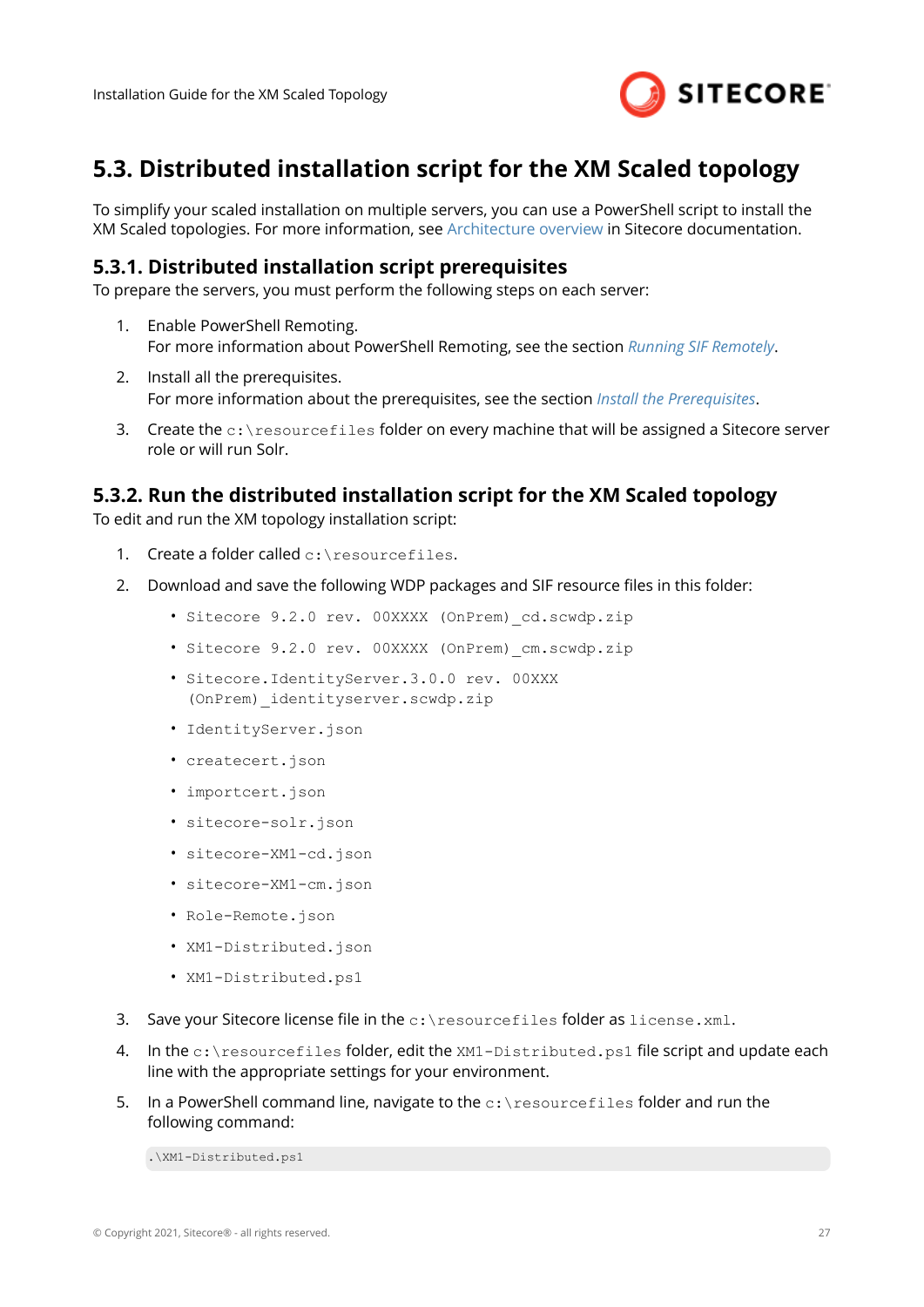

<span id="page-27-0"></span>After you have edited and run the installation script, you must complete the post-installation steps described in the chapter *[Post-installation steps](#page-30-0)*.

## **5.3.3. Uninstalling a distributed deployment**

Centralized uninstallation of distributed deployments is not supported yet. If you need to re-install a scaled deployment you must remove everything that was installed during the previous installation from each individual computer. For more information about uninstalling Sitecore Experience Platform, see the section *[Uninstall the Sitecore XM Scaled topology](#page-34-0)*.

## **5.4. Enable telemetry reporting in production**

The Sitecore telemetry reporting feature gathers information that helps Sitecore understand how customers use our products. The environment type (production or non-production) helps us to associate the features used with the appropriate use-cases.

The telemetry system assumes Sitecore Experience Platform is running in a non-production environment by default. When you set up a production environment, you must therefore define a system variable to report the environment type.

To define a system variable:

1. In the **Control Panel**, click **System**, **Advanced system settings**.

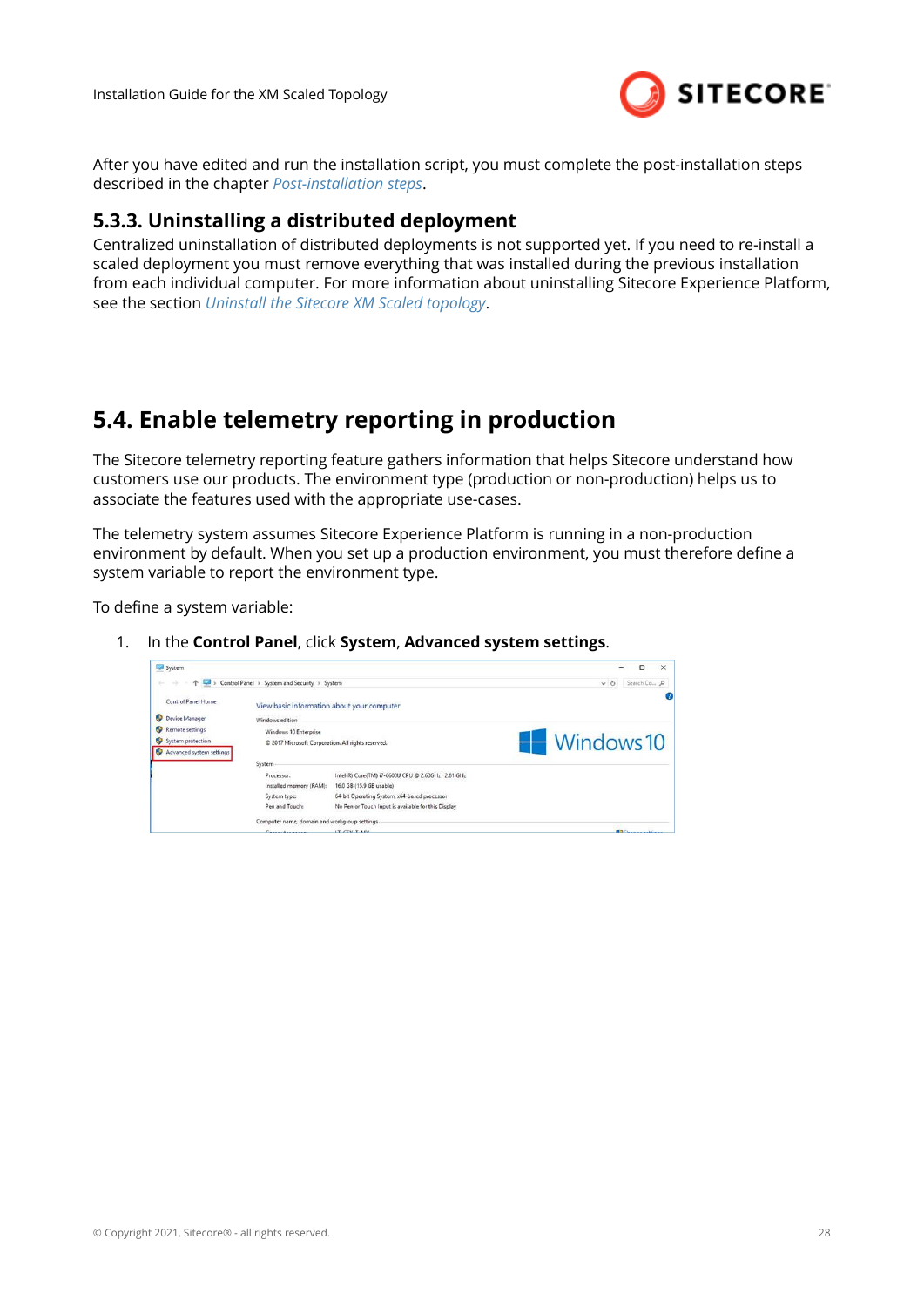

2. In the **System Properties** dialog, click **Environment Variables**.



- 3. In the **Environment Variables** dialog, in the **System variables** section, click **New**.
- 4. In the **New System Variable** dialog, in the **Variable name** field, enter SITECORE\_ENVIRONMENT\_TYPE and in the **Variable value** ȴeld, enter *Production*.

| Variable                                | Value                                                                          |          |
|-----------------------------------------|--------------------------------------------------------------------------------|----------|
| New System Variable                     |                                                                                | $\times$ |
| Variable name:                          | SITECORE_ENVIRONMENT_TYPE                                                      |          |
| Production<br>Variable value:           |                                                                                |          |
| Browse Directory                        | Cancel<br>Browse Eile<br><b>OK</b>                                             |          |
|                                         |                                                                                |          |
|                                         | <b>Delete</b><br>New<br>Edit                                                   |          |
| System variables<br>Variable            | Value                                                                          |          |
| asl.log                                 | Destination=file                                                               |          |
| ComSpec<br>DellClientSystemUpdatePath   | C:\WINDOWS\system32\cmd.exe<br>C:\Program Files (x86)\Dell\ClientSystemUpdate\ |          |
| <b>ESET_OPTIONS</b><br>FP_NO_HOST_CHECK | <b>NO</b>                                                                      | $\cdots$ |
| NUMBER_OF_PROCESSORS                    | 4                                                                              |          |
| <b>OS</b>                               | Windows_NT                                                                     |          |
| $D5 + h$                                | CAWINDOWS\cyctam32-CAWINDOWS-CAWINDOWS\System32\Whem-CAWI                      |          |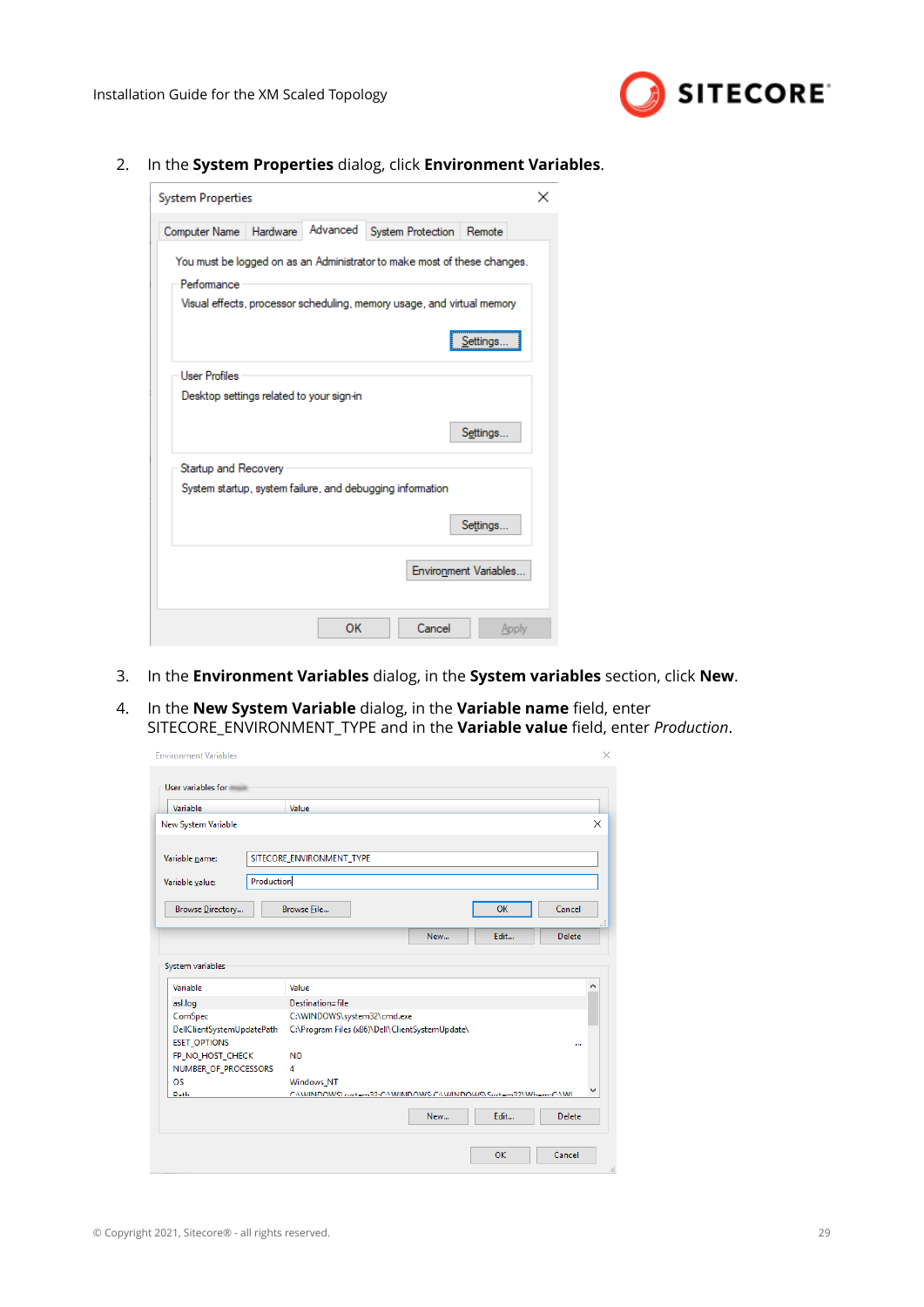Installation Guide for the XM Scaled Topology



5. Restart the computer.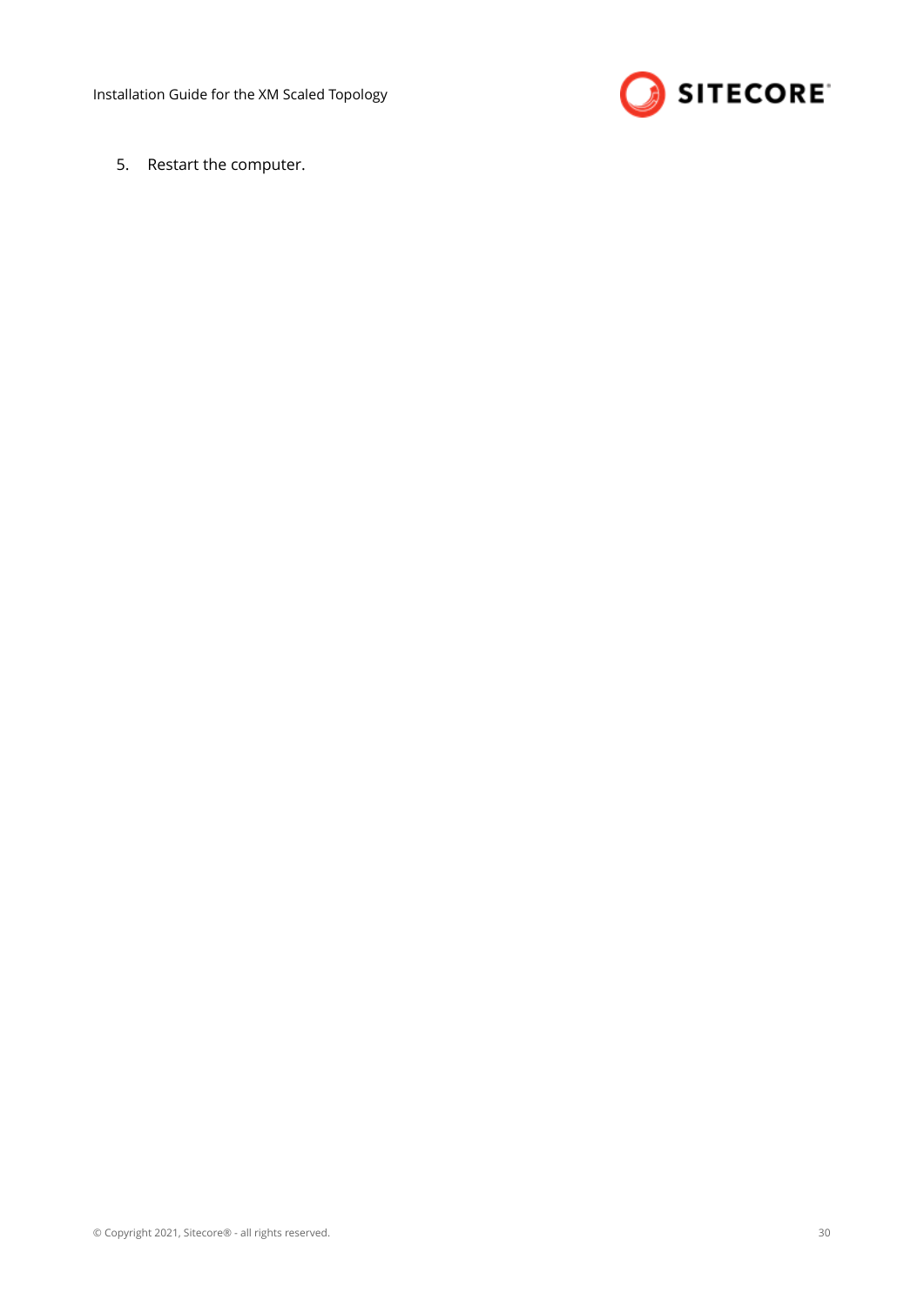

# <span id="page-30-0"></span>**6. Post-installation steps**

You must complete all the following steps after you use SIF to install Sitecore XP 9.2.0:

- Configure Azure Cognitive Search
- Configure the MongoDB provider for xConnect
- [Rebuild the search indexes and the Link databases](#page-32-0)
- [Content expiration](#page-32-0)
- Configure session state providers
- [Warm up the servers](#page-33-0)
- [Security hardening](#page-33-0)
- [Import the client translations](#page-33-0)

## **6.1. Configure Sitecore Identity server**

The Sitecore Identity server only works with HTTPS, and you must generate a certificate for it.

The Sitecore Identity server configuration requires the following additional parameters:

- allowedCorsOrigins a pipe-separated list of instances (URLs) that are allowed to login via Sitecore Identity. This can be a Sitecore instance in the XP0 topology, or all the CM/CD servers in a scaled environment.
- ClientSecret a random string value that must be identical on both the client and server side.
	- On the client side, it is stored in the connection strings on the CM server sitecoreidentity.secret.
	- On the server side, it is stored in the <IdentityServer folder>\ Config\production \Sitecore.IdentityServer.Host.xml file, in the ClientSecrets node.
- PasswordRecoveryUrl the client URL (CM server). If a user forgets their password, they are redirected to the appropriate Sitecore server to fill in the form for password recovery.

You must also register the Identity server on the client side. The Identity server is configured in the \App\_Config\Sitecore\Owin.Authentication.IdentityServer \Sitecore.Owin.Authentication.IdentityServer.config configuration file -sc.variable "identityServerAuthority".

For more information see [Sitecore Identity](https://doc.sitecore.com/developers/92/sitecore-experience-management/en/sitecore-identity.html) documentation.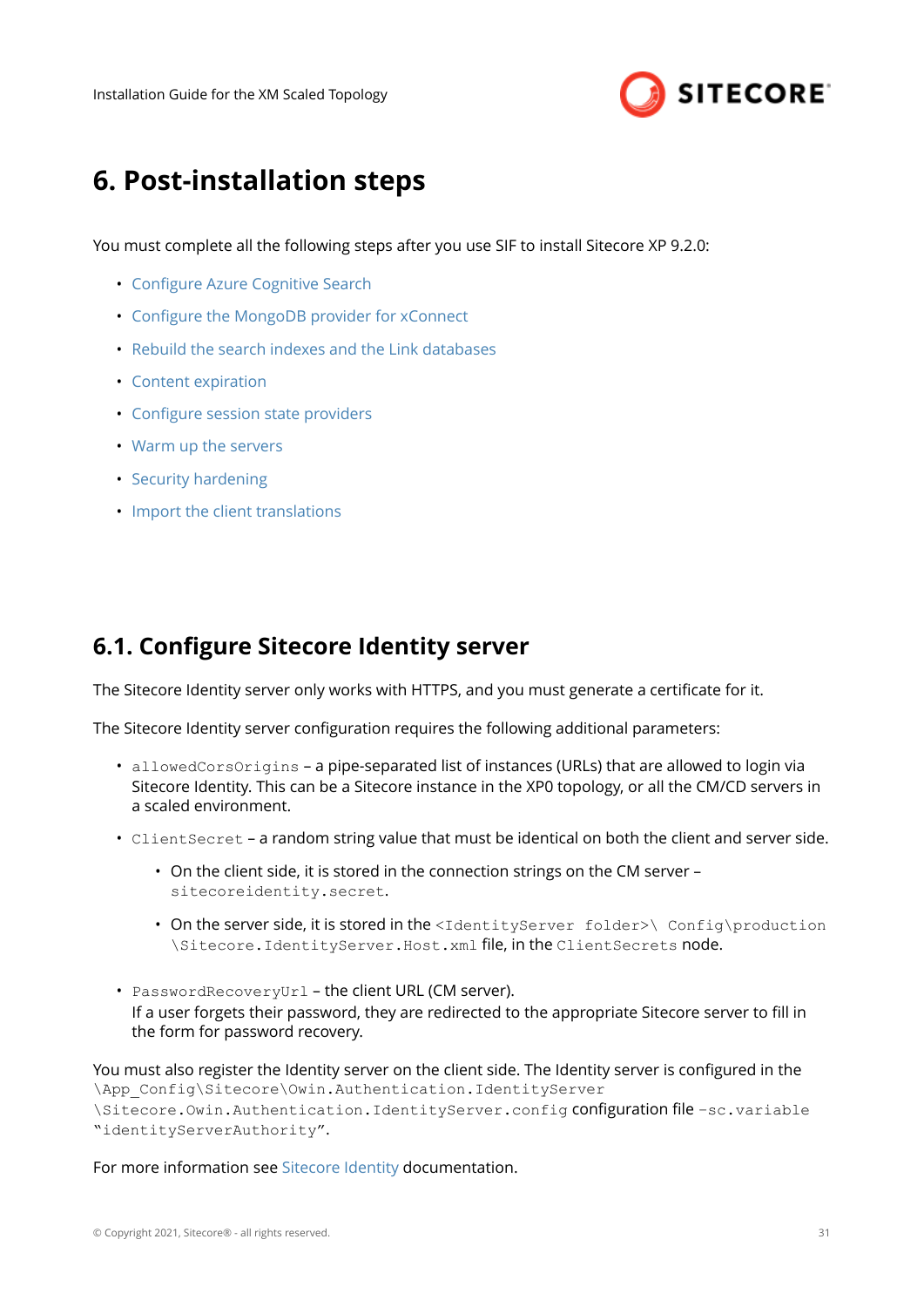

## <span id="page-31-0"></span>**6.2. Configure Azure Cognitive Search**

Sitecore Experience Platform supports Solr, Lucene, and Azure Cognitive Search as search providers.

## **NOTE**

Support for Lucene will be removed in Sitecore XP 9.3.0.

In on-premise solutions, the Sitecore Install Framework requires Solr to deploy. When the installation is completed, you can switch to Azure Cognitive Search.

To configure Azure Cognitive Search:

- 1. In the xconnect\App\_data\config\sitecore\CollectionSearch folder: Enable the following configuration file by removing the .disabled extension:
	- sc.Xdb.Collection.IndexWriter.AzureSearch.xml.disabled

Disable the following configuration files by adding the .disabled extension:

- sc.Xdb.Collection.IndexReader.SOLR.xml
- sc.Xdb.Collection.WebClient.SOLR.xml
- 2. In the xconnect\App\_data\jobs\continous\IndexWorker\App\_data\config \sitecore folder:

Enable the following configuration files by removing the .disabled extension:

- \SearchIndexer\sc.Xdb.Collection.IndexWriter.AzureSearch.xml.disabled
- \CollectionSearch \sc.Xdb.Collection.IndexWriter.AzureSearch.xml.disabled

In the \CollectionSearch

\sc.Xdb.Collection.IndexWriter.AzureSearch.xml.disabled file, the DataReplicationTimeoutMilliseconds setting is disabled by default. If you use more than one replica, you must enable this setting.

- 3. In the xconnect\App\_data\jobs\continous\IndexWorker\App\_data\config \sitecore folder, disable the following configuration files by adding the .disabled extension:
	- \CollectionSearch\sc.Xdb.Collection.IndexReader.SOLR.xml
	- \CollectionSearch\sc.Xdb.Collection.WebClient.SOLR.xml
	- \SearchIndexer\sc.Xdb.Collection.IndexWriter.SOLR.xml

#### 4. In the following connection string files:

- xconnect\App\_Config\ConnectionStrings.config
- xconnect\App\_data\jobs\continuous\IndexWorker\App\_config \ConnectionStrings.config

#### Add (uncomment) and update the Azure Cognitive Search connection string, the default name is collection.search.

<add name="collection.search" connectionString="serviceUrl=https:// [service].search.windows.net/;indexName=[index name];apiKey=[API Key]"/>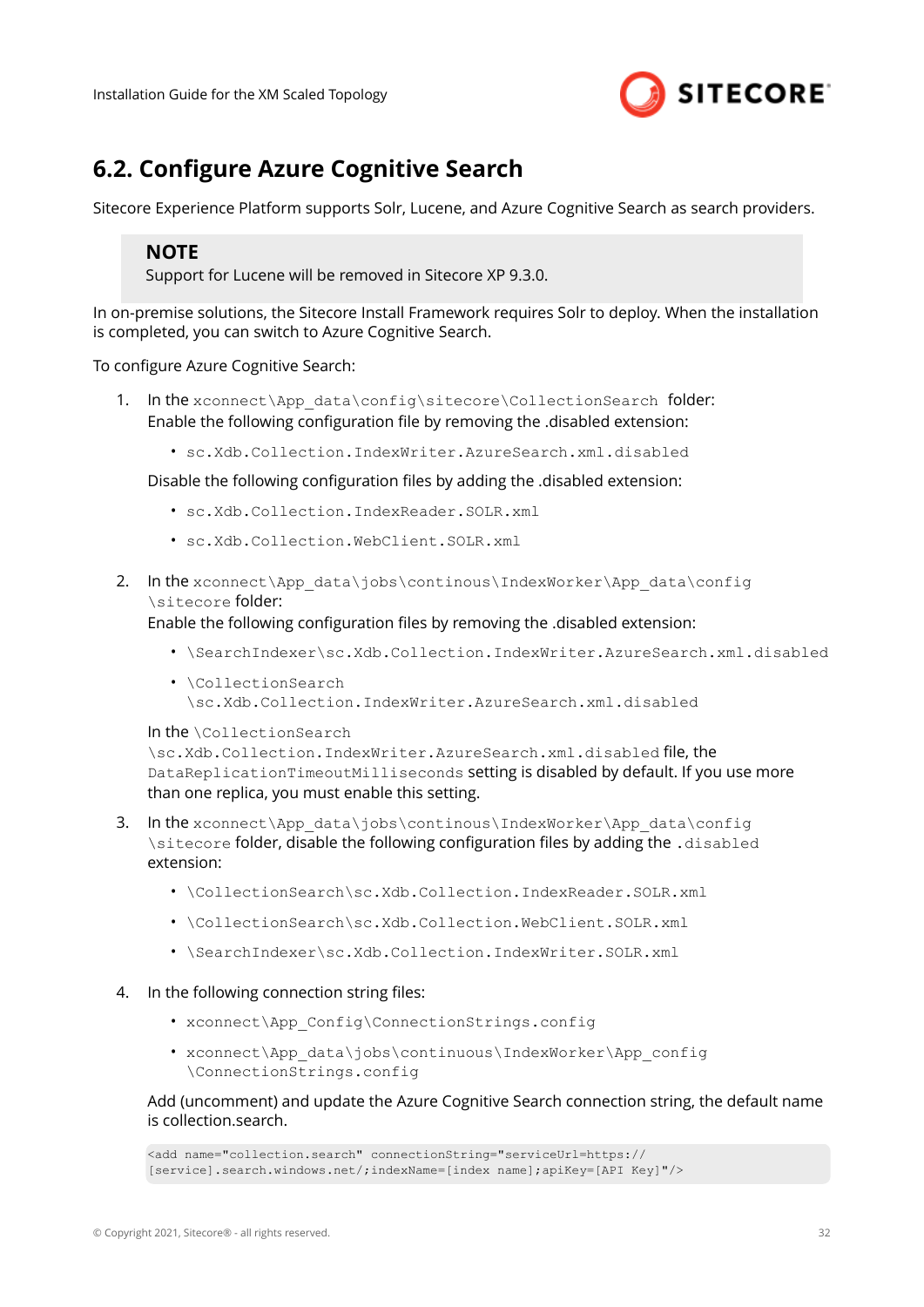

## <span id="page-32-0"></span>**6.3. Rebuild the search indexes and the Link database**

After you install Sitecore Experience Platform, you must rebuild the search indexes and rebuild the *Link* databases.

To rebuild all the indexes:

- 1. On the **Sitecore Launchpad**, click **Control Panel**, and in the **Indexing** section, click **Indexing manager**.
- 2. In the **Indexing Manager** dialog box, click **Select all**, and then click **Rebuild**.

To rebuild the *Link* databases for the *Master* and *Core* databases:

- 1. On the **Sitecore Launchpad**, click **Control Panel**, and in the **Database** section, click **Rebuild Link Databases**.
- 2. Select the *Master* and *Core* databases and then click **Rebuild**.

## **6.4. Content expiration**

Microsoft IIS uses the Expire Web content header (located in common HTTP Response Headers) to determine whether to return a new version of the requested web page if the request is made after the web page content has expired. IIS marks each web page before it is sent, using the settings that you provide for content expiration. The website visitor's browser translates the expiration mark. You can set the IIS Expire Web content header to improve performance.

By setting Expire Web content to something other than *immediately*, you can reduce second-access load times by 50 –70%. This setting does not affect dynamically-generated content.

For more information about content expiration, see [Client Cache](https://docs.microsoft.com/en-us/iis/configuration/system.webserver/staticcontent/clientcache) in the Microsoft IIS documentation.

## **6.5. Configure session state providers**

In the Sitecore Experience Platform, configuring session state is particularly important if you have deployed a multi-server, fully scalable environment with clusters of content delivery servers.

Sitecore is deployed with an *InProc* session state provider by default but we recommend that you use *OutOfProc* session state providers if you deploy more than one CD server.

Sitecore Experience Platform supports the following session state providers: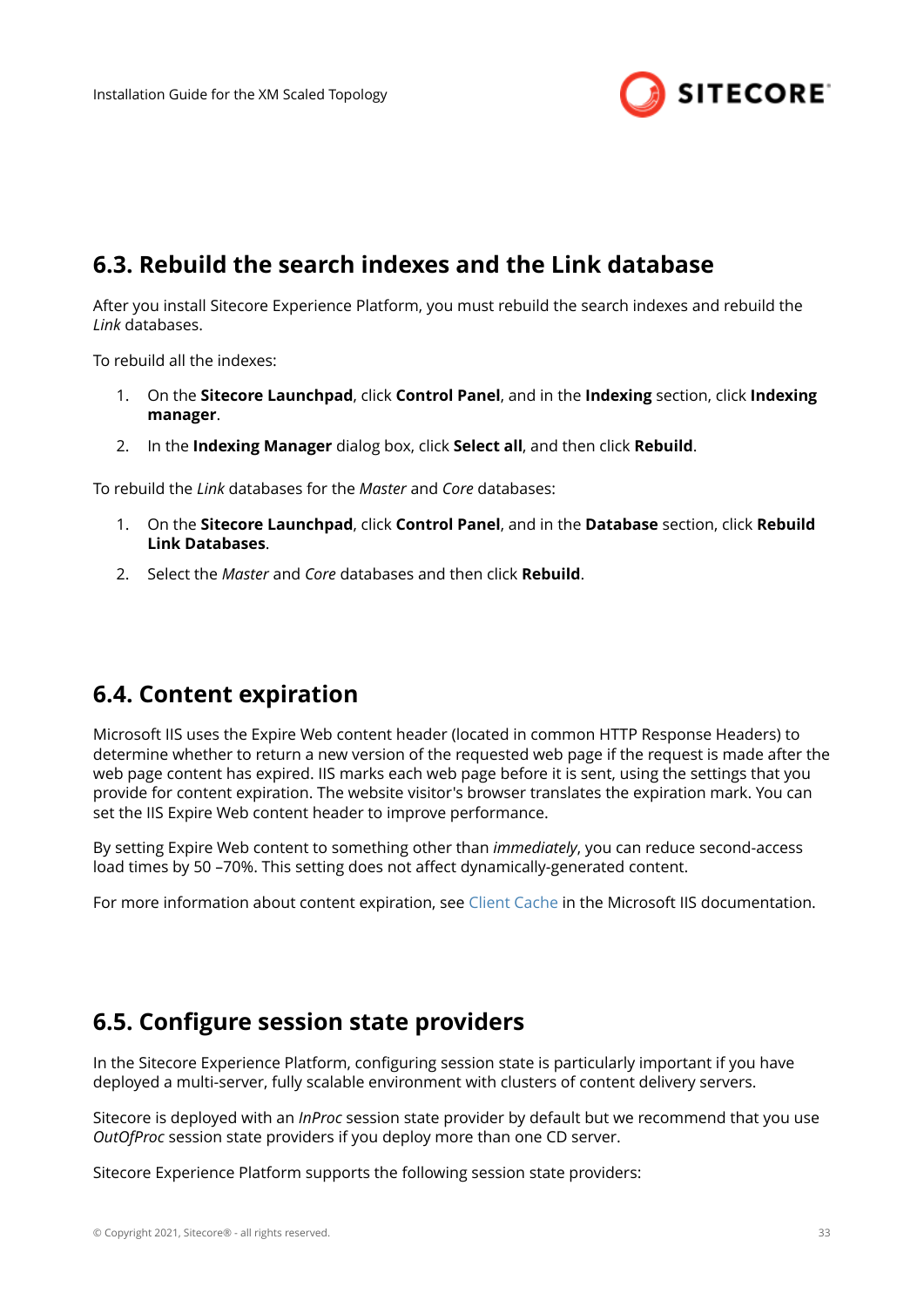

- <span id="page-33-0"></span>• Microsoft SQL Server
- MongoDB
- Redis

To configure any *OutOfProc* session state providers, see the [Sitecore documentation.](https://doc.sitecore.com/developers/92/platform-administration-and-architecture/en/session-state.html)

## **6.6. Warm up the servers**

To ensure that your Sitecore websites are available at all times, even after restarting a server, you should enable the IIS auto-start feature for the application pools on all the servers that you have configured.

For more information about the auto-start feature, see [Microsoft's documentation.](https://msdn.microsoft.com/en-us/library/ee677260(v=azure.10).aspx)

## **6.7. Security hardening**

Sitecore recommends that you follow all the security hardening instructions described in our documentation. In addition, the way you implement your Sitecore solution has a significant effect on the security of your website and it might require additional security-related coding and configuration.

For more information about security hardening, see the [Security Guide.](https://doc.sitecore.com/developers/92/platform-administration-and-architecture/en/security-guide-331421.html)

## **6.8. Import the client translations**

The user interface in Sitecore Experience Platform 9.2.0 are only available in English by default. If you want to use another language, you must import the client translation. Download the latest translations from the Client Translations section of the [release page.](https://dev.sitecore.net/Downloads/Sitecore_Experience_Platform/92/Sitecore_Experience_Platform_92_Initial_Release.aspx)

Client translations are available in:

- Danish (da-DK)
- German (de-DE)
- Japanese (ja-JP)
- Chinese (zh-CN)

For more information about how to import a client translation, see the [Sitecore Experience Platform](https://dev.sitecore.net/Downloads/Sitecore_Experience_Platform/91/~/link.aspx?_id=D72CBF8CE581436CBBCAEE896C8646F7&_z=z) [Client Translations.](https://dev.sitecore.net/Downloads/Sitecore_Experience_Platform/91/~/link.aspx?_id=D72CBF8CE581436CBBCAEE896C8646F7&_z=z)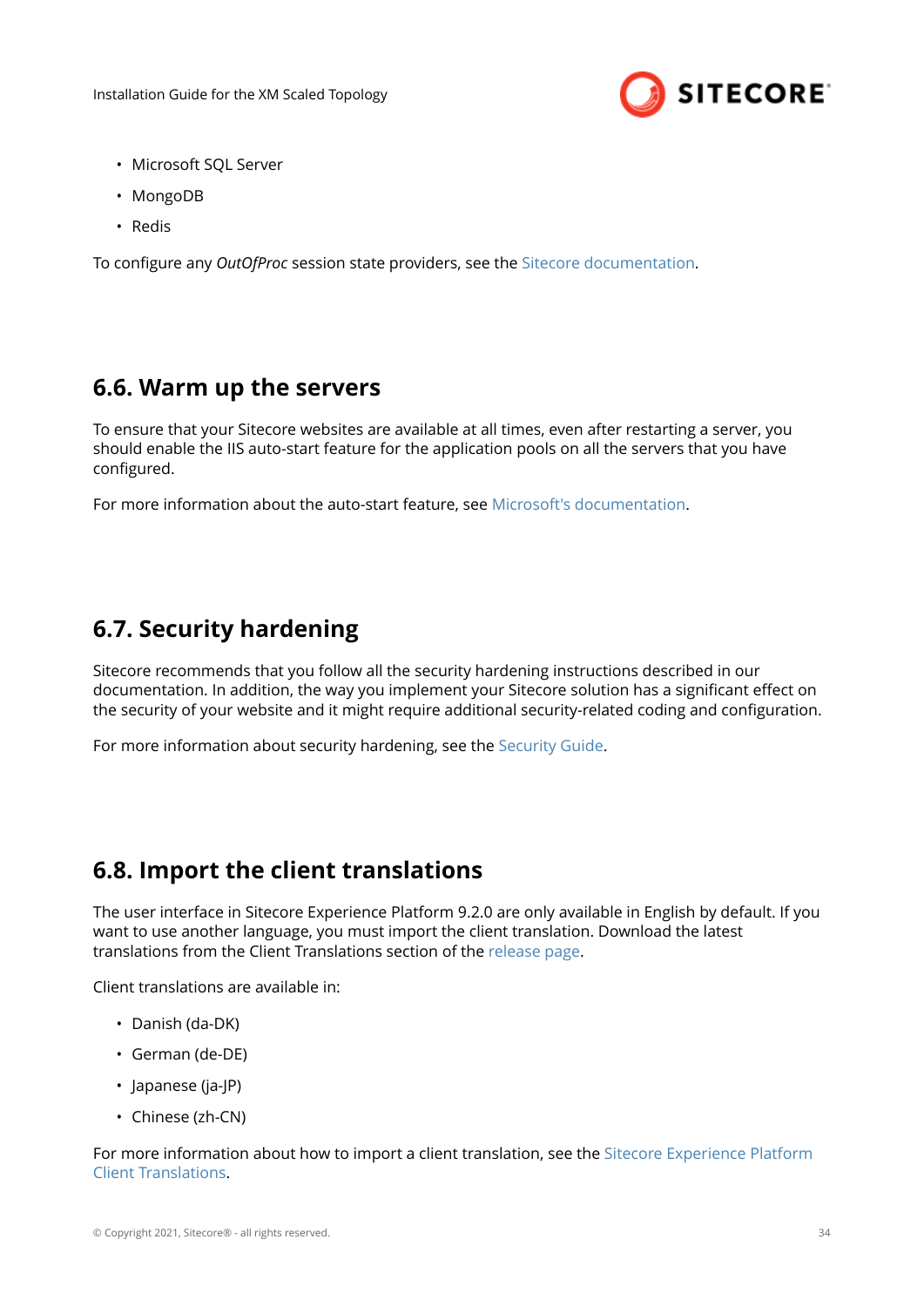

# <span id="page-34-0"></span>**7. Uninstall the Sitecore XM Scaled topology**

This chapter describes how to uninstall Sitecore XM Scaled topology and contains the following sections:

- Uninstall a Sitecore instance using SIF
- [Uninstall the XM Scaled topology in a distributed environment](#page-35-0)

## **7.1. Uninstall a Sitecore instance using SIF**

You can use SIF to uninstall a Sitecore instance/role from a local server.

To uninstall a Sitecore instance:

- 1. Launch PowerShell as an administrator.
- 2. Run the Uninstall-SitecoreConfiguration cmdlet, and specify the path to your SIF configuration file. For example, using the sitecore-XM1-cm.json file:

Uninstall-SitecoreConfiguration –Path <configurationpath>\sitecore-XM1-cm.json

Alternatively, you can pass in the parameters declared in the SIF configuration files by prefixing their name with a dash "-" in the command line. For example:

Uninstall-SitecoreConfiguration -Path <configurationpath>\sitecore-XM1-cm.json - SqlDbPrefix SC.

In a PowerShell command line, you can pass additional parameters to control the uninstall process.

For example, running the Verbose cmdlet increases the amount of information that is logged, and the -Skip <taskname> cmdlet skips one or more tasks.

To correctly uninstall a SIF configuration, you must pass the same parameters that were used during the installation.

The uninstall is performed by a separate list of tasks within the configuration file. For more information, see the [SIF documentation](https://dev.sitecore.net/Downloads/Sitecore_Installation_Framework.aspx).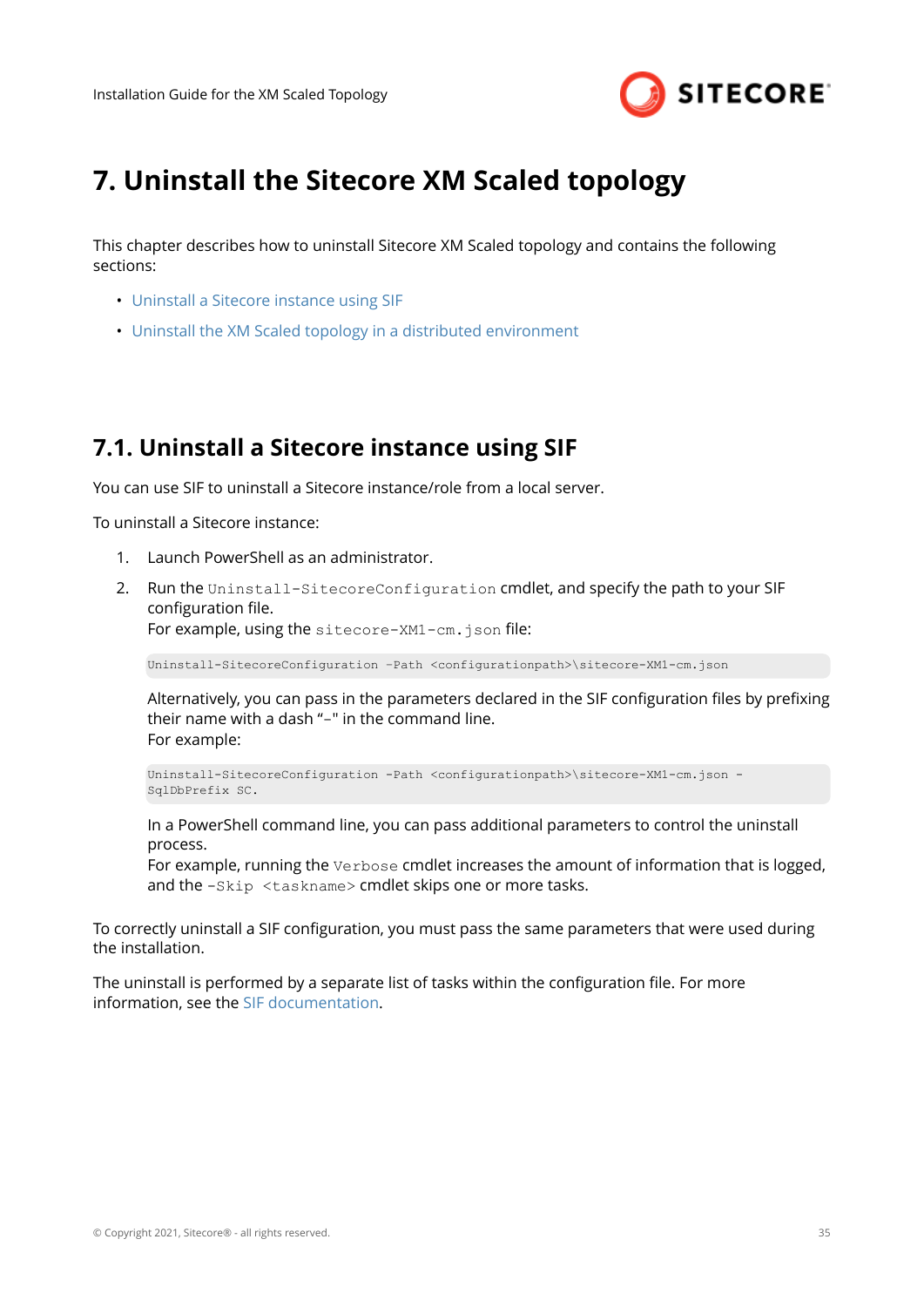

## <span id="page-35-0"></span>**7.2. Uninstall the XM Scaled topology in a distributed environment**

To uninstall any of the Sitecore XM topologies, edit the distributed installation script and change the Install-SitecoreConfiguration cmdlet to Uninstall-SitecoreConfiguration. For more information, see section [Distributed installation script for the XM Scaled topology](#page-26-0).

For example:

Change

```
Install-SitecoreConfiguration @Parameters *>&1 | Tee-Object XM1-Distributed.log
```
to

```
Uninstall-SitecoreConfiguration @Parameters *>&1 | Tee-Object XM1-Distributed-Uninstall.log
```
Run the script and the topology is removed.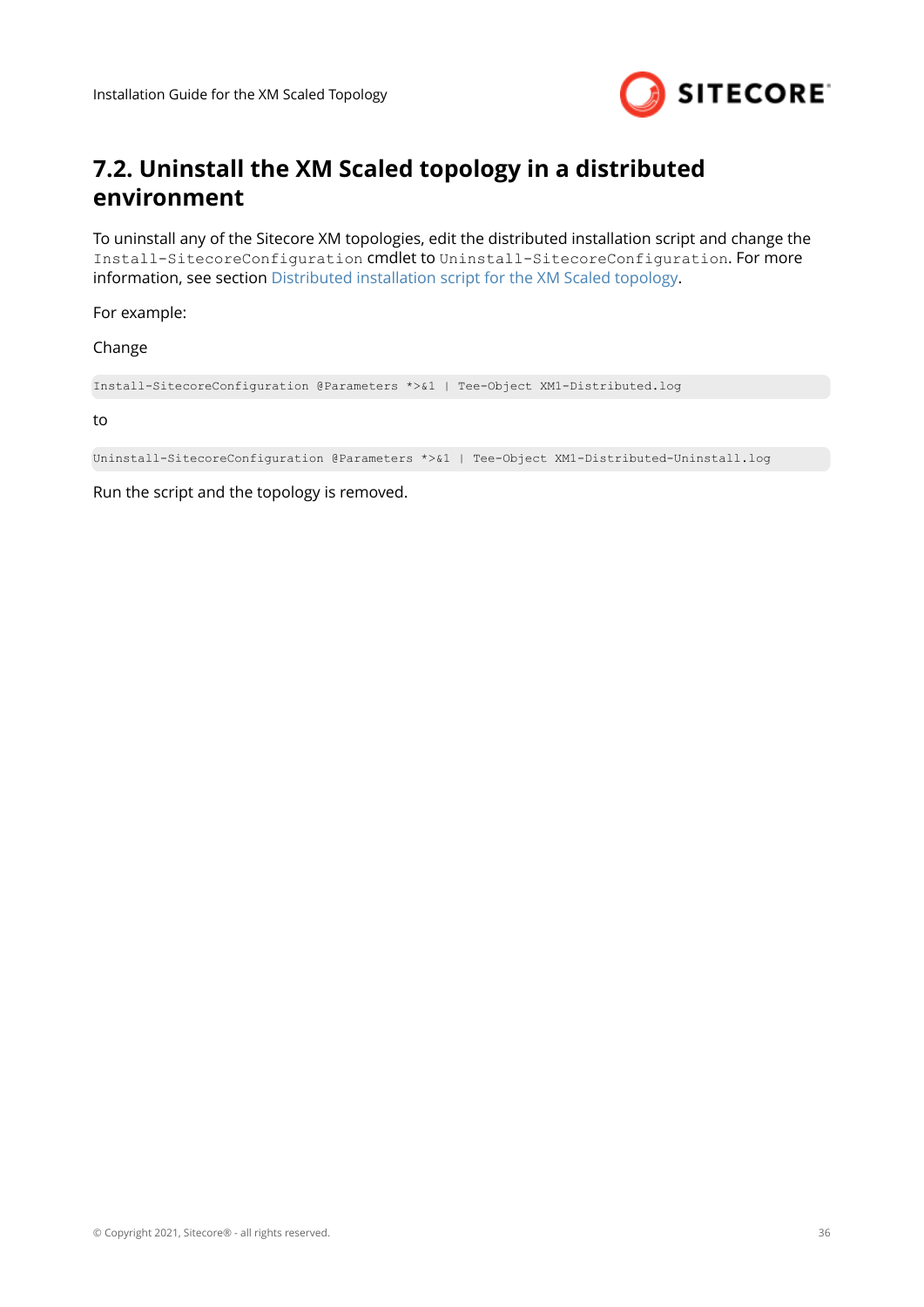

# <span id="page-36-0"></span>**8. Appendix**

This chapter contains answers to some issues that can arise during the installation as well as some supplementary instructions that help you configure your environment, such as, file permissions, performance counters, and certificates.

This chapter contains the following sections:

- Common issues
- [Access rights](#page-38-0)
- Certificates
- Install and configure Microsoft Machine Learning Server

## **8.1. Common issues**

#### **I get a 403.16 Forbidden error**

- Check that your root certificate is in the Trusted Root Certificates Authority store of the *Local Computer*, not the current user and that the *Issued To* and *Issued By* properties of the root certificate match.
- Ensure you imported the certificates into the *Local Computer's* certificate store, not the current user's certificate store.
- Ensure the certificate you created in IIS has a name that matches the site. For example, sc9 xconnect.
- Ensure you pasted your thumbprint into a PowerShell command line window, and that you removed the hidden character at the start of the string.
- Ensure your thumbprint is in uppercase letters. For example: 3D703B5198D6D3CEE1D0C1B1BC9ECB6D34989BA4. You can find the thumbprint in the following locations:
	- Sitecore\App\_Config\ConnectionStrings.config
	- XConnect\App\_Config\ConnectionStrings.config
	- XConnect\App\_Data\jobs\continuous\AutomationEngine\App\_Config \ConnectionStrings.config
- Ensure the self-signed certificate you created in IIS has the same name as your xConnect instance.
- Ensure the client authentication certificate (under the local machine's *Personal* store) has *read* permissions for the *IIS\_IUSR* group and the *NETWORK SERVICE* group.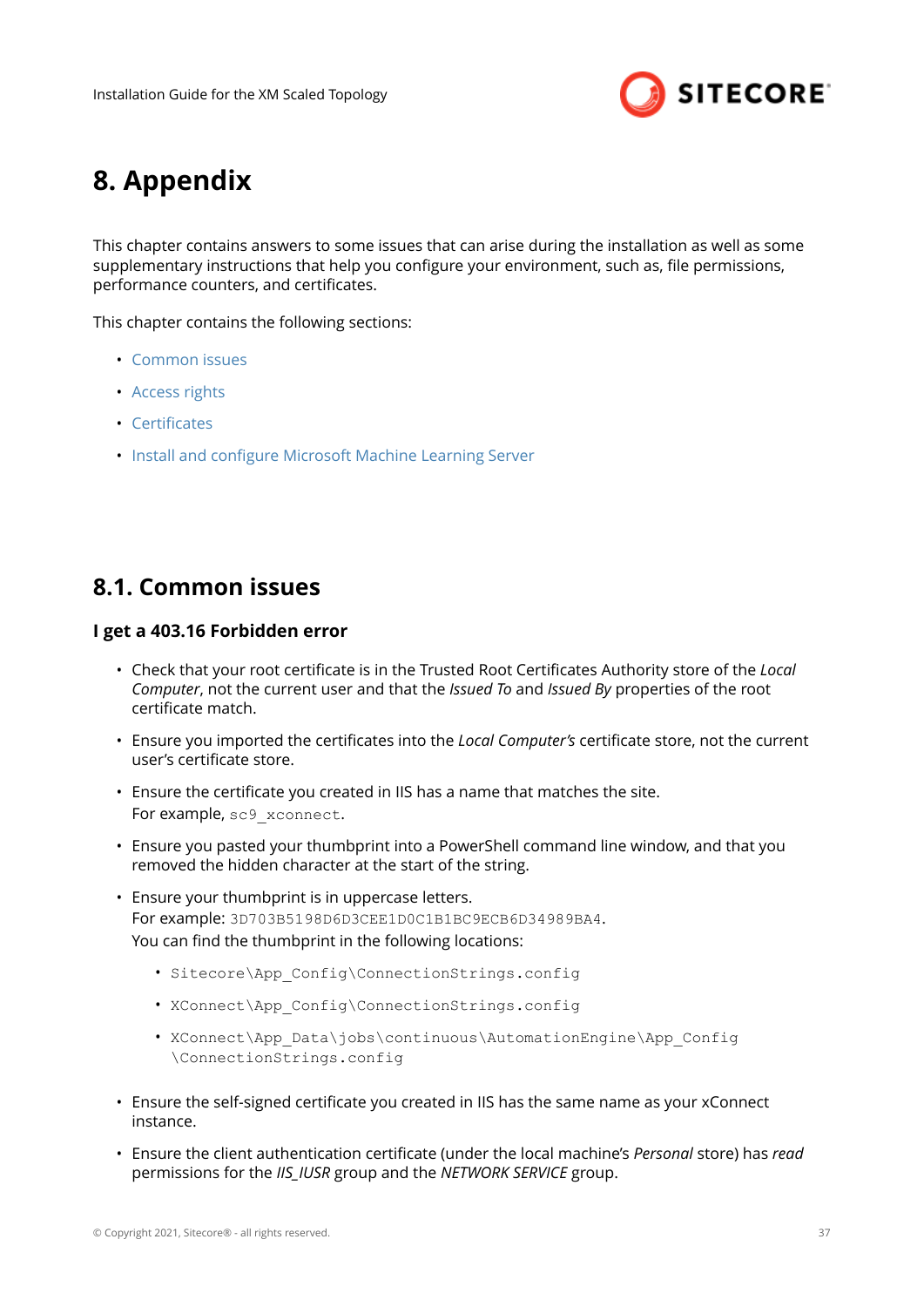

### **My Solr index is empty**

In the \xConnect\App\_data\jobs\continuous\IndexWorker\App\_data\Logs folder, check the indexer's log files:

If you have an error that says your remote certificate is invalid according to the validation procedure, ensure that the indexer's ConnectionStrings.config file is using localhost rather than 127.0.0.1 for the Solr core URL.

#### **Microsoft.SqlServer.TransactSql.ScriptDom.dll is not installed**

If this happens, you can also see the following error: *The SQL provider cannot run with dacpac option because of a missing dependency.* To resolve this, see the following [Knowledge Base article.](https://kb.sitecore.net/articles/019579)

#### **My Sitecore installation failed while I was using Skype**

If you use Skype while you are installing Sitecore Experience Platform 9.2.0, it is possible that your xConnect installation may fail. This occurs because Skype and Sitecore xConnect both use port 443, which interferes with the installation.

If this happens, change your Skype configuration as described in [Microsoft's documentation.](https://answers.microsoft.com/en-us/windows/forum/windows_7-winapps/unable-to-remove-port-443-from-skype/4e224910-761a-4de5-a6d8-ae4150656d68?auth=1)

#### **Failed installations**

If an installation fails for any reason, you must clean up the partial installation before attempting another installation.

To clean up a partial installation, run the configurations again with the Uninstall-SitecoreConfiguration command with the same parameters as you used for the installation.

The createcert.  $j$ son configuration file does not contain uninstallation tasks that remove certificates because it is highly likely that the certificates, particularly the root certificates, are used elsewhere.

To remove an incorrect certificate:

1. To open the **Certificate Management** console, in the Windows command prompt, enter certlm.msc and press **Enter**.

To open the **Certificate Management** console for the Current User, enter certmgr.msc.

- 2. In the left pane, in the tree, expand the *Personal* node and select **Certificates.**
- 3. Select the incorrect certificate, right click it and then click Delete.
- 4. To remove the Root certificates, in the console, in the left hand pane, expand *Certificates*, *Trusted Root Certification Authorities, Certificates and select the incorrect certificate, right click it* and then click **Delete**.

After you have removed the failed installation, correct the errors in the launch script or configuration files before attempting a new installation.

#### **My Solr Schema is not populated**

To populate the Solr schema:

- 1. On the **Sitecore Launchpad**, click **Control Panel**, and in the **Indexing** section, click **Populate Solr Managed Schema**.
- 2. In the **Schema Populate** dialog box, click **Select all**, and then click **Populate**.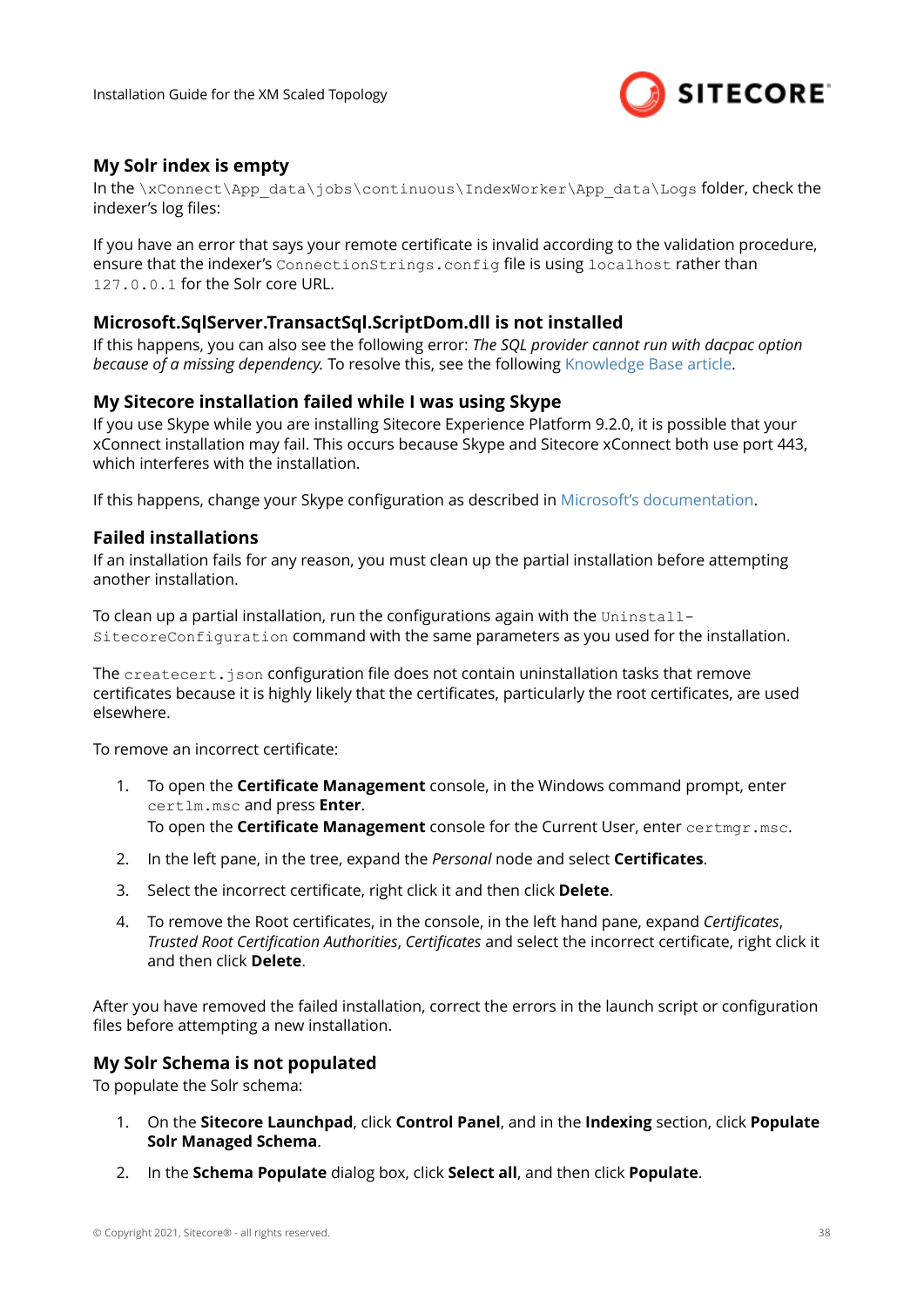

### <span id="page-38-0"></span>**The Indexing Manager shows no results after rebuilding the indexes**

This can happen if the Solr managed schema is not populated properly during deployment.

To solve this problem, populate the Solr schema again.

## **8.2. Access rights**

### **8.2.1. Use Windows Authentication with SQL Server**

You can configure Sitecore to use Windows Authentication for a SOL connection and remove the user name and password from the connectionStrings.config file.

#### **NOTE**

This only applies to the *Core*, *Master*, *Web* and *Reporting* SQL databases, and not to xDB and xConnect.

To configure Sitecore to use Windows Authentication:

- 1. In Windows, launch the IIS Manager.
- 2. Select the application pool that Sitecore is running under, click **Advanced Settings** and in the **Identity** field, set the identity to the domain user.

|  | <b>Processor Affinity Enabled</b>                      | False                                                                                                                                             |  |  |  |  |
|--|--------------------------------------------------------|---------------------------------------------------------------------------------------------------------------------------------------------------|--|--|--|--|
|  | <b>Processor Affinity Mask</b>                         | 4294967295                                                                                                                                        |  |  |  |  |
|  | Processor Affinity Mask (64-bit c 4294967295           |                                                                                                                                                   |  |  |  |  |
|  | <b>Process Model</b>                                   |                                                                                                                                                   |  |  |  |  |
|  | <b>Exercise Process Model Event Li</b>                 |                                                                                                                                                   |  |  |  |  |
|  | Identity                                               | <b>ApplicationPoolIdentity</b>                                                                                                                    |  |  |  |  |
|  | Idle Time-out (minutes)                                | 20                                                                                                                                                |  |  |  |  |
|  | <b>Idle Time-out Action</b>                            | Terminate                                                                                                                                         |  |  |  |  |
|  | <b>Load User Profile</b>                               | True                                                                                                                                              |  |  |  |  |
|  | Maximum Worker Processes                               | 1                                                                                                                                                 |  |  |  |  |
|  | <b>Ping Enabled</b>                                    | True                                                                                                                                              |  |  |  |  |
|  | Ping Maximum Response Time   90                        |                                                                                                                                                   |  |  |  |  |
|  | <b>Ping Period (seconds)</b>                           | 30                                                                                                                                                |  |  |  |  |
|  | Shutdown Time Limit (seconds)                          | 90                                                                                                                                                |  |  |  |  |
|  | Startup Time Limit (seconds)                           | 90.                                                                                                                                               |  |  |  |  |
|  | ▲ Process Orphaning                                    |                                                                                                                                                   |  |  |  |  |
|  | <b>Fnabled</b>                                         | False                                                                                                                                             |  |  |  |  |
|  | Executable                                             |                                                                                                                                                   |  |  |  |  |
|  | <b>Executable Parameters</b>                           |                                                                                                                                                   |  |  |  |  |
|  | <b>Queue Length</b><br>"Service Unavailable" response. | [queueLength] Maximum number of requests that HTTP.sys will queue for<br>the application pool. When the queue is full, new requests receive a 503 |  |  |  |  |

- 3. In SQL Server, register the domain user and grant the appropriate security permissions to the Sitecore databases for the domain user.
- 4. On the computer that hosts Sitecore Experience Platform, add the domain user to the *IIS\_IUSRS* group.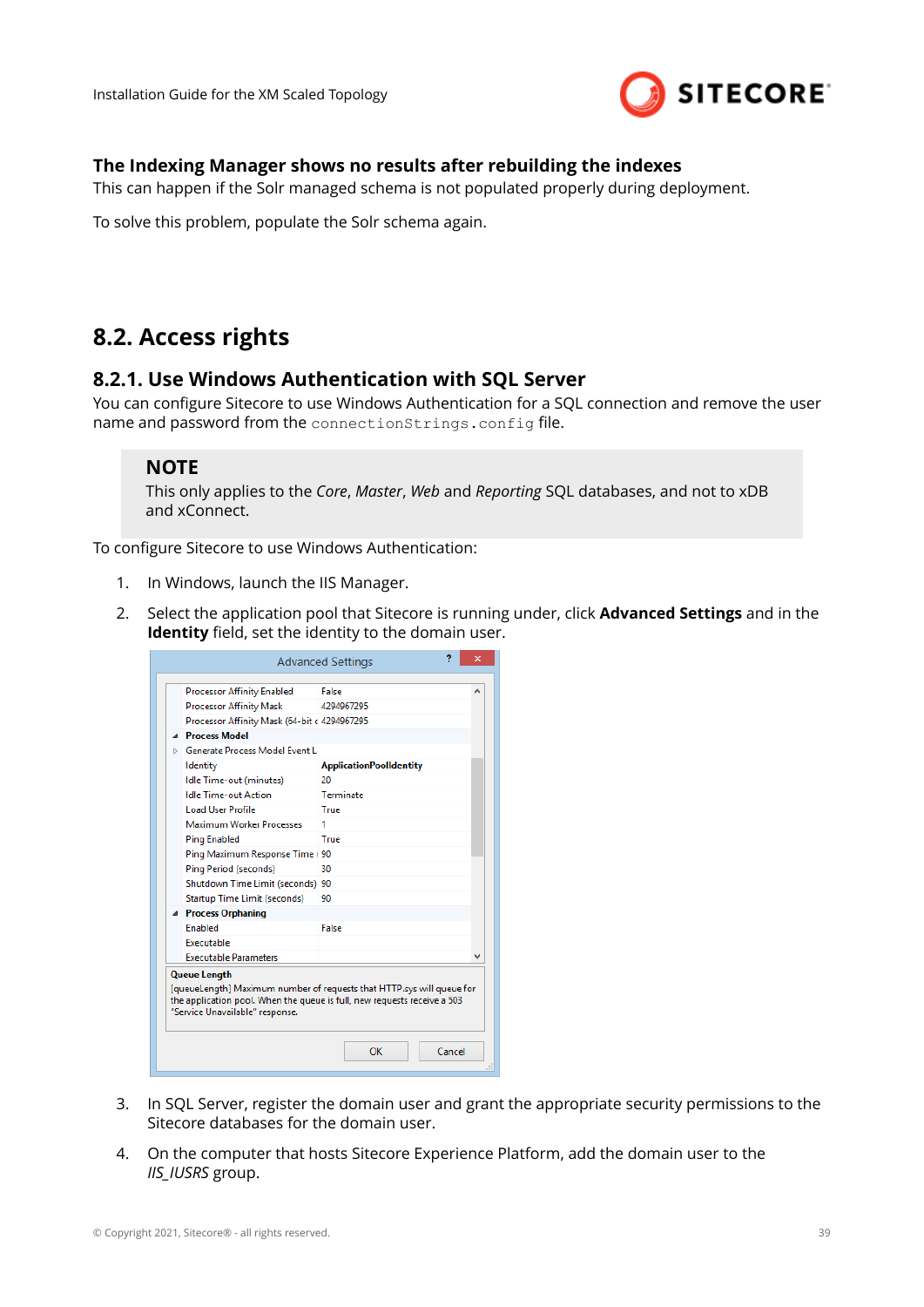

<span id="page-39-0"></span>For more information about changing the permissions for the *IIS\_IUSRS* group, see the section Server file system requirements.

5. In a text editor, edit the  $\Delta_{\text{app}}$  config\ConnectionStrings.config file and replace the user id and password parameters with trusted connection=Yes.

```
<?xml version="1.0" encoding="utf-8"?>
<connectionStrings>
<add name="core" connectionString="Data 
Source=.\sql2016;Database=sc9_Core;Trusted_Connection=True"
/<add name="master" connectionString="Data 
Source=.\sql2016;Database=Sandbox6_Master;Trusted_Connection=True"
/>
<add name="web" connectionString="Data 
Source=.\sql2016;Database=Sandbox6_Web;Trusted_Connection=True"
/>
<add name="reporting" connectionString="Data Source=<Data-
Source>;Database=Sandbox6_Analytics;Trusted_Connection=True"
/</connectionStrings>
```
6. Prepare your identity so that it can be used as a service account with the aspnet regiis.exe file and the -ga [switch](http://msdn.microsoft.com/en-us/library/ms998297.aspx).

### **8.2.2. Use Windows performance counters**

Sitecore Experience Platform contains built-in functionality that reads and updates the Windows performance counters that you can use to monitor and troubleshoot the Sitecore application. This functionality requires access to Windows registry keys. You can grant access by making the application pool identity a member of the built-in *Performance Monitor Users* group.

For more information, see Microsoft's documentation about [Application Pool Identity.](https://docs.microsoft.com/en-us/iis/manage/configuring-security/application-pool-identities)

If the required registry permissions are not granted, whenever the application attempts to access Windows performance counters, the *Access to the registry key 'Global'* is denied error is registered in the Sitecore log files.

To avoid this error, you must prevent Sitecore from updating the performance counters.

To prevent Sitecore from updating the performance counters:

• In a text editor, open the \App\_Config\Sitecore.config file and set the Counters.Enabled setting to *false*.

## 8.3. Certificates

### **8.3.1. Server certificates**

After you install Sitecore Experience Platform 9.2.0, your IIS site will have an HTTPS binding and an associated SSL certificate with the same name. For example, if the site is named CM test, the HTTPS binding and associated SSL certificate are also named CM test.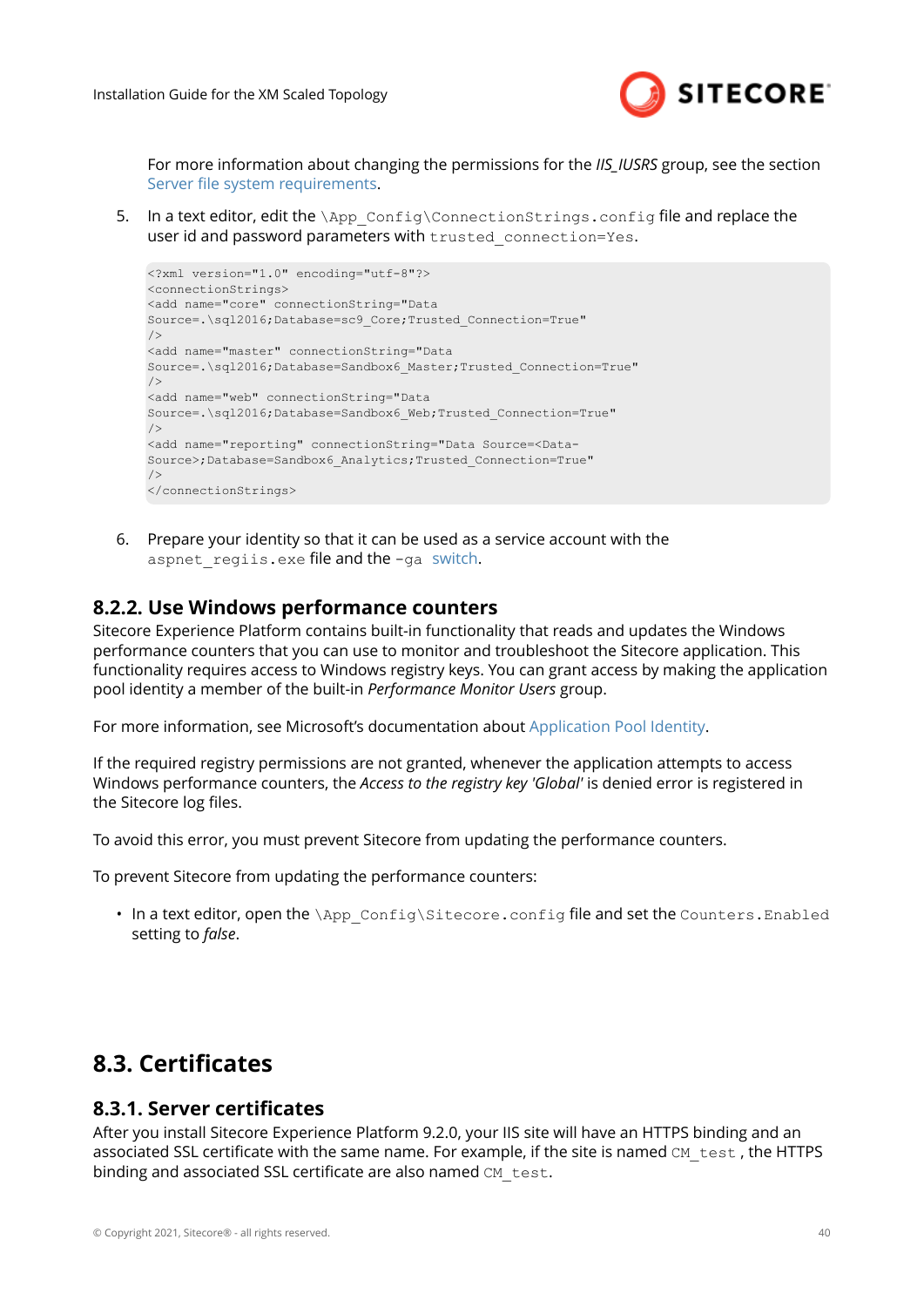

| <b>Add Site Binding</b>        |              |                                      |              |                              | ?    | $\times$ |
|--------------------------------|--------------|--------------------------------------|--------------|------------------------------|------|----------|
| Type:<br>https                 | $\checkmark$ | IP address:<br><b>All Unassigned</b> |              | Port:<br>443<br>$\checkmark$ |      |          |
| Host name:                     |              |                                      |              |                              |      |          |
| CM_test                        |              |                                      |              |                              |      |          |
|                                |              |                                      |              |                              |      |          |
| Require Server Name Indication |              |                                      |              |                              |      |          |
| SSL certificate:               |              |                                      |              |                              |      |          |
| CM_test                        |              |                                      | $\checkmark$ | Select                       | View |          |

## **Configure a new client certificate**

If your client certificate has expired, you must configure Sitecore to use a new client certificate.

To configure Sitecore to use a new client certificate:

- 1. Install the new client certificate on every computer on which you have installed the xConnect client and ensure that the authority that issued the certificate is in the *Trusted Authorities* list. For more information about the appropriate role and the certificate that you must install, see the section *Set up the certificates*.
- 2. To grant the appropriate permissions to the certificate, open the Microsoft Management Console, click **File**, and then click **Add/Remove Snap-in**.
- 3. In the **Add or Remove Snap-ins** dialog box, in the **Available snap-ins** field, select **Certificates** and then click **Add**.
- 4. In the **Certificates snap-in** dialog box, select **Computer account** and then click **Next**.
- 5. In the **Select Computer** dialog box, select **Local computer** and then click **Finish**.
- 6. In the **Add or Remove Snap-ins** dialog box, click **OK**.
- 7. In the **Console** window, in the left-hand pane, navigate to the *Certificates (Local Computer)/ Personal/Certificates* folder.
- 8. In the center pane, right-click the new certificate, click **All Tasks**, Manage Private Keys.
- 9. In the **Permissions** dialog box, add the accounts that you want to grant permissions to, based on the following criteria:
	- For virtual accounts that were created for each Sitecore application pool identity, add for example: *IIS AppPool\<AppPoolName>* – for virtual accounts. *NETWORK SERVICE* account – only if the Sitecore website application pools run under the NetworkService identity. *LOCAL SERVICE* account – the Marketing Automation Engine runs under this account.
	- For virtual accounts that were created for the xConnect application pool identity for the website hosting the *xDB Automation Operations* role, add for example: *IIS AppPool\<AppPoolName>* – for virtual accounts.
- 10. In the \App\_Config\connectionstrings.config file, in the appropriate connection strings, replace the old thumbprint parameter value with the new client certificate thumbprint. For more information about the appropriate roles and the role certificate thumbprints that must be updated, read the section *Set Up Client Certificates*.